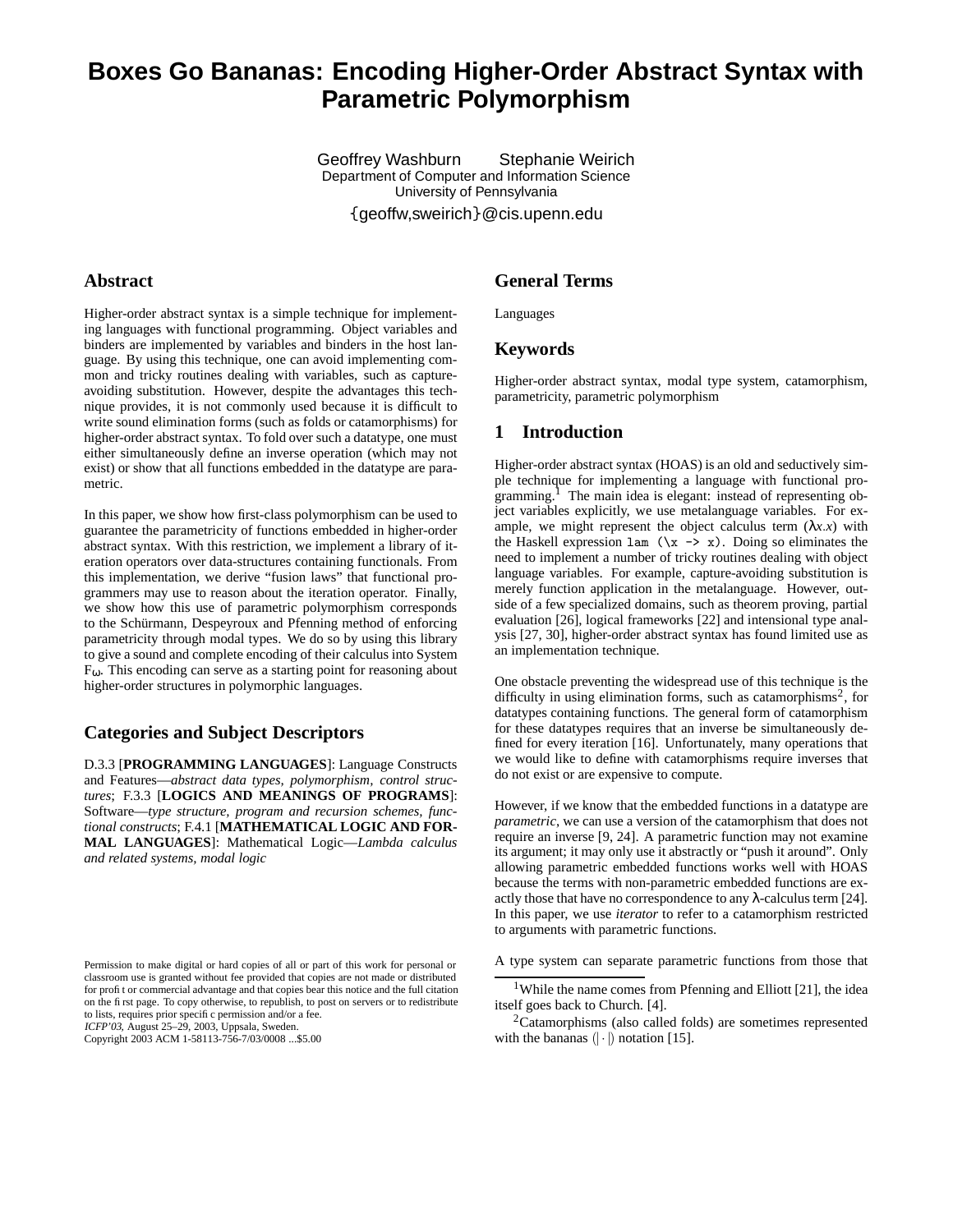are not. For example, Fegaras and Sheard [9] add tags to mark the types of datatypes whose embedded functions are not parametric, prohibiting iteration over those datatypes. Alternatively, Schürmann, Despeyroux and Pfenning [24, 8] use the necessity modality ("box") to mark those terms that allow iteration.

However, many modern typed languages already have a mechanism to enforce that an argument be used abstractly—*parametric polymorphism*. It seems desirable to find a way to use this mechanism instead of adding a separate facility to the type system. In this paper, we show how to encode datatypes with parametric function spaces in the polymorphic λ-calculus, including iteration operators over them.

Our specific contributions are the following. For functional programmers, we provide an informal description of how restricting datatypes to parametric function spaces can be enforced in the Haskell language using first-class polymorphism. We provide a safe and easy implementation of a library for iteration over higher-order abstract syntax. This Haskell library allows the natural expression of many algorithms over the object language; to illustrate its use, we use it to implement a number of operations including Danvy and Filinski's optimizing one-pass CPS conversion algorithm [6]. Furthermore, because we encode the iteration operator within the polymorphic λ-calculus, we also derive "fusion laws" about the iteration operator that functional programmers may use to reason about their programs.

To show the generality of this technique, we use this implementation to show a formal translation from the Schürmann, Despeyroux and Pfenning modal calculus [24] (called here the SDP calculus) to System  $F_{\omega}$ . This encoding has an added benefit to language designers who wish to incorporate reasoning about parametric function spaces. It demonstrates how systems based on the polymorphic λ-calculus may be extended with reasoning about higher-order structure.

We do not claim that this encoding will solve all of the problems with programming using higher-order abstract syntax. In particular, algorithms that require the explicit manipulation of the names of bound variables remain outside the scope of this implementation technique.

The remainder of this paper is as follows. Section 2 starts with background material on catamorphisms for HOAS, including those developed by Meijer and Hutton [16] and Fegaras and Sheard [9]. In Section 2.1 we show how to use first-class polymorphism and abstract types to provide an interface for Fegaras and Sheard's implementation that enforces the parametricity of embedded functions. Using this interface, we show some examples of iteration including CPS conversion (Section 2.2). In Section 3, we describe an implementation of that interface within the part of Haskell that corresponds to System  $F_{\omega}$ , and describe properties of that implementation in Section 3.1. Section 4 describes the SDP calculus and Section 5 presents an encoding of that calculus into  $F_{\omega}$ , using the implementation that we developed in Section 3. Section 6 presents future work, Section 7 presents related work, and Section 8 concludes. We include Generic Haskell code for the polytypic part of our implementation in Appendix A and the full encoding of the SDP calculus into System  $F_{\omega}$  in Appendix B.

## **2 Catamorphisms for datatypes with embedded functions**

The following recursive datatype represents the untyped  $\lambda$ -calculus using Higher-Order Abstract Syntax (HOAS).<sup>3</sup>

data  $Exp = Lam (Exp -> Exp)$  | App  $Exp Exp$ 

The data constructor Lam represents λ-expressions. However, instead of explicitly representing bound λ-calculus variables, Haskell functions are used to implement binding and Haskell variables are used to represent variables. For example, we might represent the identity function  $(\lambda x.x)$  as Lam  $(\lambda x \rightarrow x)$  or the infinite loop  $(\lambda x.(xx))(\lambda x.(xx))$  as App (Lam  $(\x \rightarrow$  App x x)) (Lam  $(\x \rightarrow$  App x x)).

Using this datatype, we can implement an interpreter for the  $\lambda$ calculus. To do so, we must also represent the result values (also using HOAS).

data Value = Fn (Value -> Value) unFn  $(Fn x) = x$ 

It is tricky to define recursive operations, such as evaluation, over this implementation of expressions. The argument, x, to Lam below is a function of type  $Exp \rightarrow Exp$ . To evaluate it, we must convert x to a function of type Value -> Value. Therefore, we must also simultaneously define an inverse to evaluation, called uneval, such that eval . uneval =  $\langle x \rangle$  -> x. This inverse is used to convert the argument of x from a Value to an Exp.

```
eval :: Exp -> Value
eval (Lam x) = Fn (eval x. uneval)
eval (App y z) = unFn (eval y) (eval z)
uneval :: Value -> Exp
uneval (Fn x) = Lam (uneval . x . eval)
```
Consider the evaluation of  $((\lambda x.x)(\lambda y.y))$ . First eval replaces App with unFn and pushes evaluation down to the two subcomponents of the application. Next, each Lam is replaced by Fn, and the argument is composed with eval and uneval. The unFn cancels the first Fn, and the identity functions can be removed from the compositions. As uneval is right inverse to eval, we can replace each (eval . uneval) with the identity function.

```
eval (App (Lam (\x \rightarrow x)) (Lam (\y \rightarrow y)))
= unFn (eval (Lam (\x \rightarrow x)))
           (eval (Lam (\y \rightarrow y)))
= unFn (Fn (eval . \chi \rightarrow x . uneval))
         (Fn (eval . \y \rightarrow y . uneval))
= (eval . uneval) (Fn (eval . uneval))
= (\x \rightarrow x) (Fn (\y \rightarrow y))= Fn (\y \rightarrow y)
```
Many functions defined over Exp will follow this same pattern of recursion, requiring an inverse for Lam and calling themselves recursively for the subcomponents of App. *Catamorphisms* capture the general pattern of recursion for functions defined over recursive datatypes. For example, foldl is a catamorphism for the list datatype and can implement many list operations. For lists of type

<sup>&</sup>lt;sup>3</sup>All of the following examples are in the syntax of the Haskell language [19]. While some of the later examples require an extension of the Haskell type system—first-class polymorphism—this extension is supported by the Haskell implementations GHC and Hugs.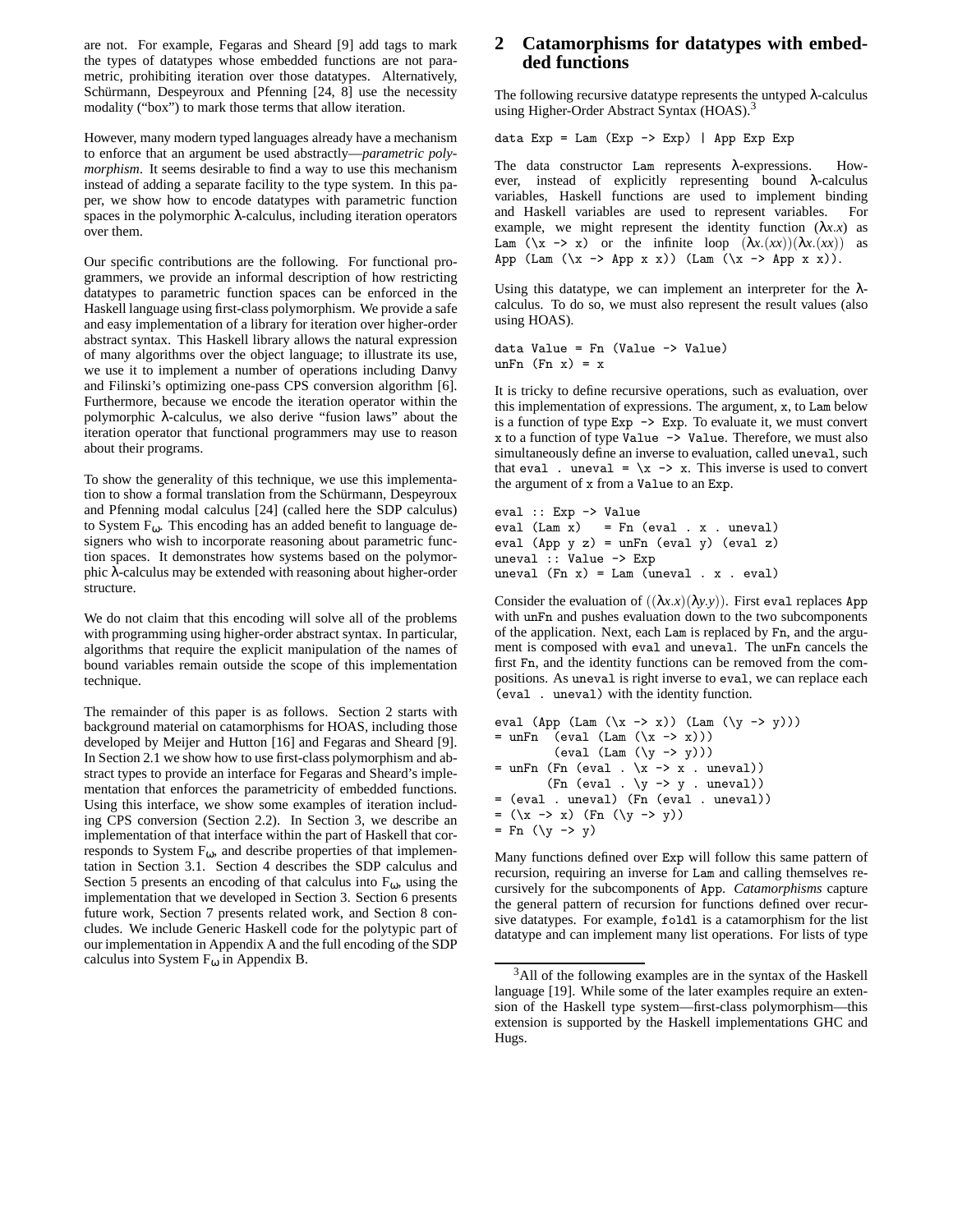```
newtype Rec a = Roll (a (Rec a))
data ExpF a = Lam (a \rightarrow a) | App a a
type Exp = Rec ExpFlam :: (Exp -> Exp) -> Exp
lam x = Roll (Lam x)app :: Exp -> Exp -> Exp
app x y = Roll (App x y)xmapExpF :: (a \rightarrow b, b \rightarrow a)\rightarrow (ExpF a \rightarrow ExpF b, ExpF b \rightarrow ExpF a)
xmapExpF (f,g) = (\xrightarrow{x} \neg case x of
                         Lam x \rightarrow Lam (f \cdot x \cdot g)App y z \rightarrow App (f y) (f z),
                   \langle x \rangle -> case x of
                        Lam x \rightarrow Lam (g \cdot x \cdot f)App y z \rightarrow App (g \, y) (g \, z)cata ::
  (ExpF a -> a) -> (a -> ExpF a) -> Rec ExpF -> a
cata f g (Roll x) =
  f ((fst (xmapExpF (cata f g, ana f g))) x)
ana ::
  (ExpF a \rightarrow a) \rightarrow (a \rightarrow ExpF a) \rightarrow a \rightarrow Rec ExpFana f g x =Roll (snd (xmapExpF (cata f g, ana f g)) (g x))
           Figure 1. Meijer/Hutton catamorphism
```
[a], foldr replaces [] with a base case of type b and (:) with a function of type  $(a \rightarrow b \rightarrow b)$ .

Meijer and Hutton [16] showed how to define catamorphisms for datatypes with embedded functions, such as Exp. The catamorphism for Exp systematically replaces Lam with a function of type  $((a \rightarrow a) \rightarrow a)$  and App with a function of type  $(a \rightarrow a \rightarrow a)$ . However, just as we defined eval simultaneously with uneval, the catamorphism for Exp must be simultaneously defined with an *anamorphism*. The catamorphism provides a way to consume members of type Exp and the anamorphism provides a way to generate them.

In order to easily specify this anamorphism, we use a slightly more complicated version of the Exp datatype, shown at the top of Figure 1. This version makes the recursion in the datatype explicit. The newtype Rec computes the fixed point of type constructors (functions from types to types). The type Exp is the fixed point of the type constructor ExpF, where the recursive occurrences of Exp have been replaced with the type parameter a. The first argument to cata is of type ExpF  $a \rightarrow a$  (combining the two functions mentioned above, of type  $((a \rightarrow a) \rightarrow a)$  and  $(a \rightarrow a \rightarrow a)$ . The first argument to ana has the inverse type a -> ExpF a.

The functions cata and ana are defined in terms of xmapExpF, a generalized version of a mapping function for the type constructor ExpF. Because of the function argument to Lam, xmapExpF maps two functions, one of type  $a \rightarrow b$  and the other of type b -> a. The definition of xmapExpF is completely determined by the definition of ExpF. With Generic Haskell [5], we can define xmap and automatically generate xmapExpF from ExpF (see Apdata Rec a  $b = Rol1$  (a (Rec a b)) | Place b data ExpF  $a = Lam$   $(a \rightarrow a)$  | App  $a$  a type Exp a = Rec ExpF a lam :: (Exp a -> Exp a) -> Exp a  $lam x = Roll (Lam x)$ app :: Exp a -> Exp a -> Exp a  $app x y = Roll (App x y)$ xmapExpF ::  $(a \rightarrow b, b \rightarrow a)$ ->  $(\text{ExpF} \quad a \rightarrow \text{ExpF} \quad b, \text{ ExpF} \quad b \rightarrow \text{ExpF} \quad a)$ xmapExpF  $(f,g) = (\xrightarrow{x} \neg$  case x of Lam  $x \rightarrow$  Lam  $(f \cdot x \cdot g)$ App  $y$  z  $\rightarrow$  App (f  $y$ ) (f  $z$ ),  $\langle x \rangle$  -> case x of Lam  $x \rightarrow$  Lam  $(g \cdot x \cdot f)$ App  $y$  z  $\rightarrow$  App  $(g \, y)$   $(g \, z)$ ) cata :: (ExpF a -> a) -> Exp a -> a cata  $f$  (Roll  $x$ ) f ((fst (xmapExpF (cata f, Place))) x) cata f (Place  $x$ ) =  $x$ **Figure 2. Fegaras/Sheard catamorphism**

pendix A).<sup>4</sup> That way, we can easily generalize this catamorphism to other datatypes. Unlike map, which is defined only for covariant type constructors, xmap is defined for type constructors that have both positive and negative occurrences of the bound variable. The only type constructors of  $F_{\omega}$  for which xmap is not defined are those whose bodies contain first-class polymorphism. For example,  $\lambda \alpha : \star \mathcal{A} \beta : \star \mathcal{A} \rightarrow \beta.$ 

We can use cata to implement eval. To do so we must describe one step of turning an expression into a value (the function evalAux) and one step of turning a value into an expression (the function unevalAux).

```
evalAux :: ExpF Value -> Value
evalAux (Lam f) = Fn fevalAux (App \times y) = (unFn \times) yunevalAux :: Value -> ExpF Value
```
unevalAux  $(Fn f) = Lam f$ 

eval :: Exp -> Value eval x = cata evalAux unevalAux x

Using cata to implement operations such as eval is convenient because the pattern of recursion is already specified. None of eval, evalAux or unevalAux are recursively defined. However, forsome operations, there is no obvious (or efficient) inverse. For example, to using cata to print out expressions also requires writing a parser. Fegaras and Sheard [9] noted that sometimes the operation of the catamorphism often undoes with f what it has just done with

<sup>&</sup>lt;sup>4</sup>Meijer and Hutton's version of xmapExpF only created the first component of the pair. In ana where the second component is needed, they swap the arguments. This is valid because fst (xmap  $(f,g)$  = snd(xmap  $(g,f)$ ). However, while the version that we use here is a little more complicated, it can be defined with Generic Haskell.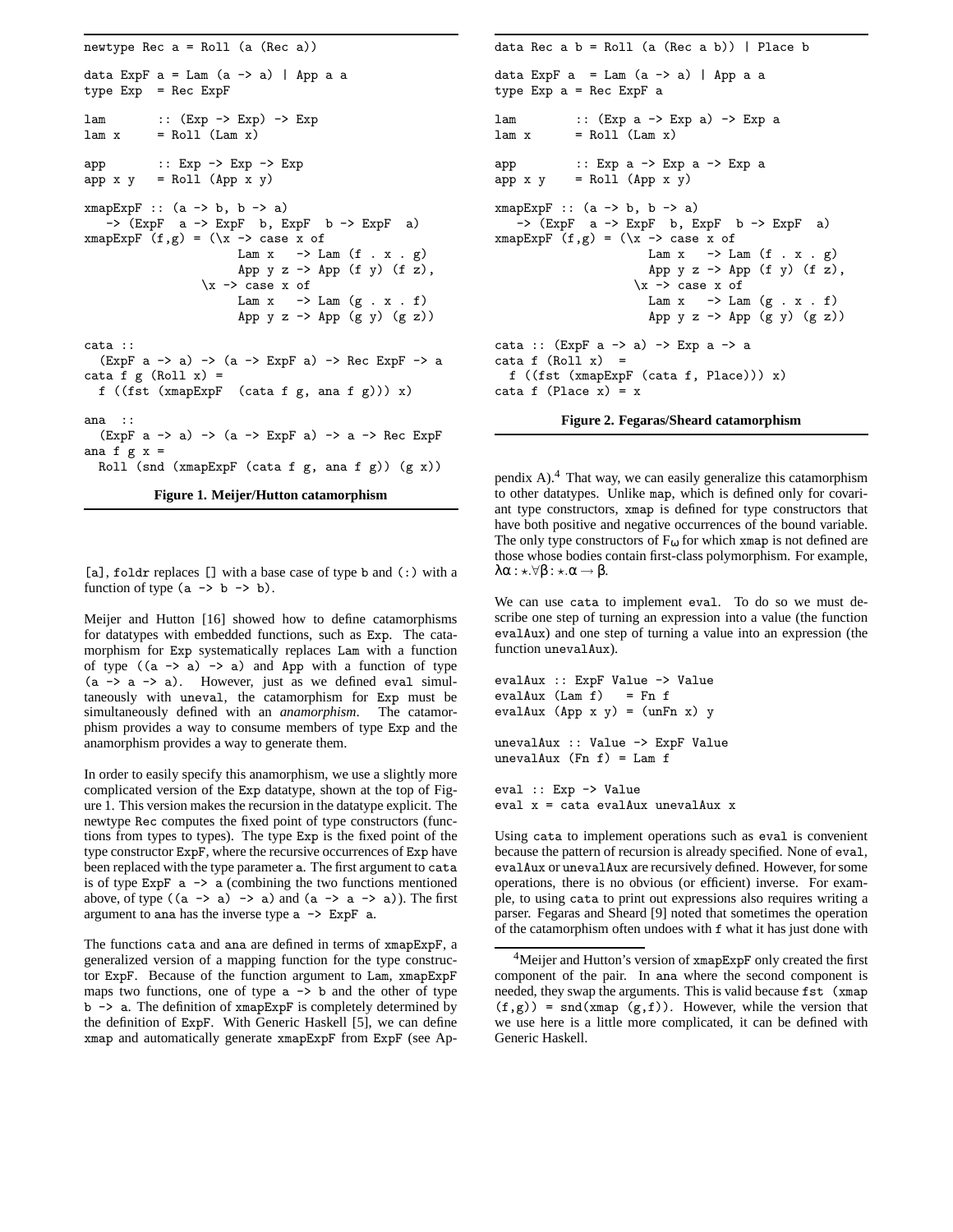g. This situation occurs when the argument to cata contains only *parametric* functions. A parametric function is one that does not analyze its argument with case or cata.

When the argument to cata is *parametric*, Fegaras and Sheard showed how to implement cata without ana. The basic idea is that for parametric functions, any use of ana during the computation of a catamorphism will always be annihilated by cata in the final result. Therefore, instead of computing the anamorphism, they use a place holder to store the original argument. When cata reaches that place holder, it returns the stored argument.

To implement Fegaras and Sheard's catamorphism, we must redefine Rec. In Figure 2, we extend it with an extra branch (called Place) that is the place holder. Because Place can contain any type of value, Rec (and consequently Exp) must be parameterized with the type of the argument to Place. This type is the result of the catamorphism over the expression. In the implementation of cata, Place is the second argument to xmapExpF instead of ana f. It is a right inverse to cata f by definition.

For example, to count the number of occurrences of bound variables in an expression, we might use the following code.

```
countvarAux :: ExpF Int -> Int
countvarAux (App x y) = x + ycountvarAux (Lam f) = f 1countvar :: Exp Int -> Int
countvar = cata countvarAux
```
The function countvarAux describes what to do in one step. The number of variables in an application expression is the sum of the number of variables in x and the number of variables in y. In the case of a  $\lambda$ -expression, f is a function from the number of variables in a variable expression (i.e. one) to the number of variables in the body of the lam. For example, to count the variables in  $(\lambda x. x x)$ :

```
countvar (\tan (\x + x) app x x)= (countvar . (\x \rightarrow x + x) . Place) 1
  = (\x \rightarrow (countvar (Place x))
          + (countvar (Place x))) 1
 = (countvar (Place 1)) + (countvar (Place 1))
 = 2
```
This definition of cata only works for arguments whose function spaces are parametric and who do not use Place. Informally, we call such expressions *sound* and other expressions *unsound*. Applying cata to an unsound expression can return a meaningless result. For example, say we define the following term:

```
badplace :: Exp Int
badplace = lam (\x \rightarrow Place 3)
```
Then countvar badplace  $= 3$ , even though it contains no bound variables. Even more importantly for higher-order abstract syntax, unsound datatypes do not correspond to untyped λ-calculus expressions, so it is important to be able to distinguish between sound and unsound representations.<sup>5</sup>

There are two ways for parametricity to fail, corresponding to the two destructors for the type Exp a. A function is not parametric if it uses cata or case to examine its argument, as below:

```
badcata :: Exp Int
badcata = lam \ (\x \rightarrow if \ (countvar \ x == 1)then app x x
                         else x)
badcase :: Exp a
badcase = lam (\x \rightarrow case x ofRoll (App v w) -> app x xRoll (Lam f) \rightarrow xPlace v \rightarrow x)
```
Fegaras and Sheard designed a type system to distinguish between sound and unsound expressions. Datatypes such as Exp were annotated with flags to indicate whether they had been examined with either case or cata, and if so, they were prevented from appearing inside of non-flagged datatypes. Furthermore, their language prevented the user from accessing Place by automatically generating cata from the definition of the user's datatype.

## **2.1 Enforcing parametricity with type abstraction**

The type of badcata is Exp Int. This type tells us that something is wrong: the type parameter of Exp is constrained to be Int, so we can only use cata on this expression to produce an Int. The same is true for badplace. Whenever we use cata or Place in an expression, this parameter will be constrained. If we can ensure that only sound expressions have type (forall a. Exp a), then we can use *first-class polymorphism* to enforce that the argument to a function is sound. That way, we can be assured that it will behave as expected. For example, define a version of cata, called iter0 that may only be applied to sound expressions, below. The implementation of cata uses the argument at the specific type (Exp a), so it is safe for iter0 to require that its argument has the more general type (forall a. Exp a).

```
iter0 :: (\text{ExpF } b \rightarrow b) \rightarrow (\text{for all } a. \text{Exp } a) \rightarrow biter0 = cata
```
However, this new type does not prevent expressions like badcase from being the argument to iter0. We can prevent such case analysis inside lam expressions by ruling out case analysis for *all* terms of type Exp t. If the user cannot use case, then they cannot write badcase. While this restriction means that some operations cannot be naturally defined in this calculus, cata alone can define a large number of operations, as we demonstrate below and in Section 2.2.

There are two ways to prohibit case analysis. The first way is to reimplement Exp in such a way that cata is the only possible operation (in other words without using a Haskell datatype). We discuss this alternative in Section 3.

The second way to prohibit case analysis is to make Rec an abstract type constructor. If the definition of Rec is hidden by some module boundary, such as with the interface in Figure 3, then the only way to destruct an expression of type Exp a is with cata. Because Roll and Place are datatype constructors of Rec, and cata pattern matches these constructors, they must all be defined in the same module as Rec. However, because we only need to prohibit case analysis, we can export Roll and Place as the functions roll and place. With roll we can define the terms app and lam anywhere.

<sup>&</sup>lt;sup>5</sup>It is also important to distinguish between sound and unsound members of datatypes that have meaningful non-parametric representations. For these datatypes, the behavior of the Fegaras and Sheard catamorphism on unsound arguments does not correspond to the Meijer and Hutton version.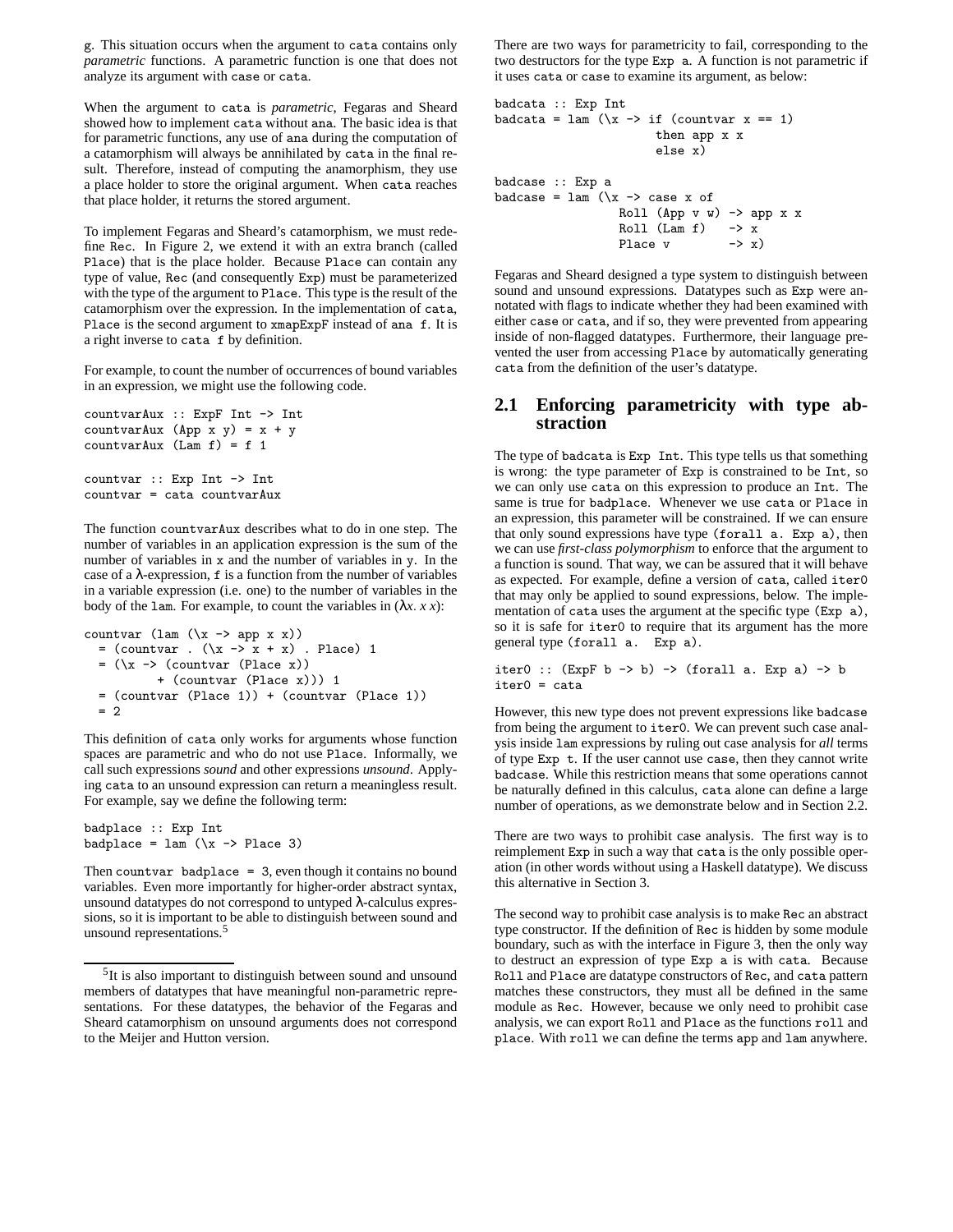```
type Rec a b -- abstract
data ExpF a = Lam (a \rightarrow a) | App a a
type Exp a = Rec ExpF aroll :: ExpF (Exp a) -> Exp a
place : a \rightarrow Exp acata :: (ExpF a -> a) -> Exp a -> a
```
#### **Figure 3. Iteration library interface**

We can also make good use of place. The type forall a. Exp a enforces that all embedded functions are parametric, but it can only represent *closed* expressions. What if we would like to examine expressions with free variables? In HOAS, an expression with one free variable has type Exp  $t \rightarrow$  Exp  $t$ . To compute the catamorphism for the expression, we use place to provide the value for the free variable.

```
openiter1 :: (ExpF b \rightarrow b)\rightarrow (Exp b \rightarrow Exp b) \rightarrow (b \rightarrow b)
openiter1 f x = \y \rightarrow \text{cata } f(x) (place y))
```
If we would like to make sure that the expression is sound, we must quantify over the parameter type and require that the expression have type forall a. Exp a  $\rightarrow$  Exp a.

```
iter1 :: (ExpF b \rightarrow b)\rightarrow (forall a. Exp a \rightarrow Exp a) \rightarrow (b \rightarrow b)
iter1 = openiter1
```
With iter1 we can determine if that one free variable occurs in an expression.

freevarused :: (forall a. Exp a -> Exp a) -> Bool freevarused e = iter1  $(\x \rightarrow x$  case x of (App x y) -> x || y (Lam f) -> f False) e True

An app expression uses the free variable if either the function or the argument uses it. The occurrence of the bound variable of a lam is not an occurrence of the free variable, so False is the argument to f, but the expression does use the free variable if it appears somewhere in the body of the abstraction. Finally, the program works by feeding in True for the value of the free variable. If the result is True then it must have appeared somewhere in the expression.

There is no reason to stop with one free variable. There are an infinite number of related iteration operators, each indexed by the type inside the forall. The types of several such iterators are shown below. For example, the third one, iterList, may analyze expressions with arbitrary numbers of free variables.

```
iter2 :: (\text{ExpF } b \rightarrow b)-> (forall a. Exp a -> Exp a -> Exp a)
                \rightarrow (b \rightarrow b \rightarrow b)
iterFun :: (ExpF b -> b)
                \rightarrow (forall a. (Exp a \rightarrow Exp a) \rightarrow Exp a)
                \rightarrow ((b -> b) -> b)
iterList :: (ExpF b -> b)
                \rightarrow (forall a. ([Exp a] \rightarrow Exp a))
                \rightarrow ([b] \rightarrow b)
```
Each of these iterators is defined by using xmap to map (cata f) and place. Thus we can easily implement them by defining the appropriate version of xmap. However, because xmap is a polytypic function, we should be able to automatically generate all of these iterators using Generic Haskell. The following code implements these operations. Below, the notation xmap{|g|} generates the instance of xmap for the type constructor g.

```
openiter{ |g : : * -> * | } ::(ExpF a \rightarrow a) \rightarrow g (Exp a) \rightarrow g aopeniter\{|g|\} f =
  fst (xmap{|g|} (cata f, place))
```

```
iter{|g :: * -> * |} ::
  (ExpF a \rightarrow a) \rightarrow (forall b. g (Exp b)) \rightarrow g a
iter{ |g| } = operator{ |g| }
```
Unfortunately, the above Generic Haskell code cannot automatically generate all the iterators that we want, such as iter1, iterFun and iterList. Because of type inference, g can only be a type constructor that is a constant or a constant applied to type constructors [13]. In particular, we cannot represent the type constructor ( $\lambda \alpha : \mathcal{A} \to \alpha$ ) in Haskell, so we cannot automatically generate the instance

```
iter1 :: (f b -> b)
    \rightarrow (forall a. (Exp a) \rightarrow (Exp a)) \rightarrow b \rightarrow b
```
Fortunately, using a different extension of Haskell, called functional dependencies [14], we can generate these versions of openiter. For each version of iter that we want, we still need to redefine the generated openiter with the more restrictive type.

```
iter1 :: (ExpF a \rightarrow a)\rightarrow (forall b. Exp b \rightarrow Exp b) \rightarrow a \rightarrow a
iter1 = openiter
```
The Iterable class defines openiter simultaneously with its inverse. The parameters  $m$  and  $n$  should be  $g$  (Exp a) and  $g$  a, where each instance specifies g. (The type a is a parameter of the type class so that m and n may refer to it.) Also necessary are the functional dependencies that state that m determines both a and n. These dependencies rule out ambiguities during type inference.

```
class Iterable a m n \mid m \rightarrow a, m \rightarrow n where
       openiter :: (\text{ExpF a} \rightarrow a) \rightarrow m \rightarrow nuniter :: (\text{ExpF a} \rightarrow a) \rightarrow n \rightarrow m
```
If g is the identity type constructor, then m and n are Exp a and a respectively.

```
instance Iterable a (Exp a) a where
   openiter = cata
   uniter f =place
```
Using the instances for the subcomponents, we can define instances for types that contain ->.

```
instance (Iterable a m1 n1, Iterable a m2 n2)
    \Rightarrow Iterable a (m1 \rightarrow m2) (n1 \rightarrow n2) where
    openiter f \times = openiter f \times x. uniter funiter f(x) = uniter f(x), x, openiter f(x)
```
With these instances, we have a definition for openiter { $\lambda \alpha \rightarrow$  $\alpha$ |}. It is not difficult to add instances for other type constructors, such as lists and tuples.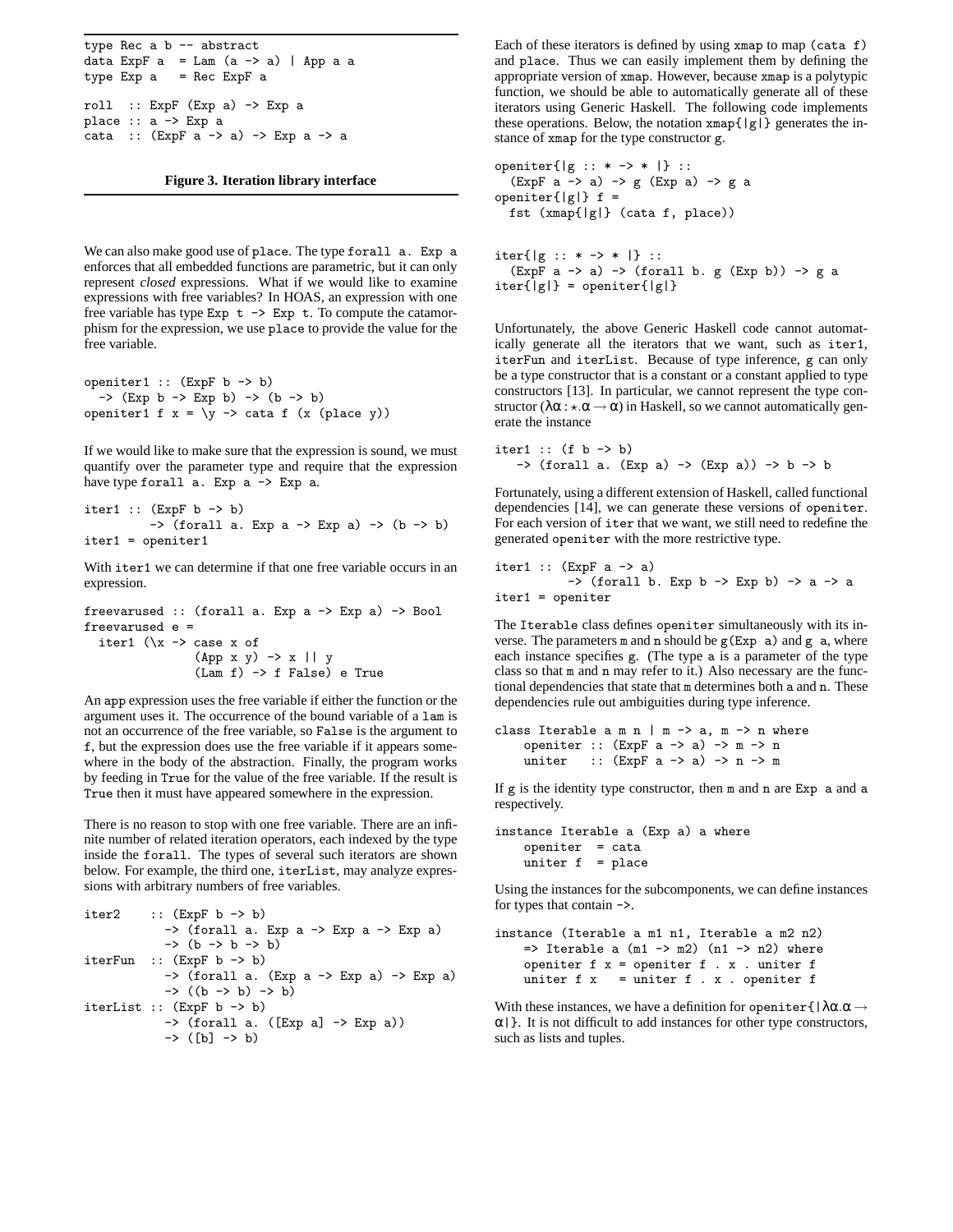## **2.2 Examples of iteration**

We next present several additional examples of the expressiveness of iter0 for arguments of type (forall a. Exp a). The purpose of these examples is to demonstrate how to implement some of the common operations for λ-calculus terms without case analysis.

For example, we can use iter0 to convert expressions to strings. So that we have different names for each nested binding occurrence, we must parameterize this iteration with a list of variable names. Haskell's list comprehension provides us with an infinite supply of strings.

```
vars :: [String]
vars = [ [i] | i \leftarrow [ 'a' ... 'z' ] ] +[ i : show j | j <- [1..], i <- ['a'..'z'] ]
showAux :: ExpF ([String] -> String)
               -> ([String] -> String)
showAux (App x y) vars =
 "(" + (x \text{ vars}) + + " " + (y \text{ vars}) + + ")"showAux (Lam z) (v:vars) =
 "({\rm fn} "++ v++". "++ (z (const v) vars) ++")"show :: (forall a. Exp a) -> String
show e = iter0 showAux e vars
```
Applying show to an expression produces a readable form of the expression.

```
show (lam (\x \rightarrow \text{lam } (\y \rightarrow \text{ app } x y)))= (fn a. (fn b. (a b)))
```
Another operation we might wish to perform for a  $\lambda$ -calculus expression is to reduce it to a simpler form. As an example, we next implement parallel reduction for a  $\lambda$ -calculus expression.<sup>6</sup> Parallel reduction differs from full reduction in that it does not reduce any newly created redexes. Therefore, it terminates even for expressions with no β-normal form. Parallel reduction may be specified by the following inductive definition.

$$
\frac{M \Rightarrow M'}{\lambda x.M} \qquad \frac{M \Rightarrow M' \quad N \Rightarrow N'}{MN \Rightarrow M'N'}
$$
\n
$$
\frac{M \Rightarrow M' \quad N \Rightarrow M'N'}{(\lambda x.M)N \Rightarrow M' \{x/N'\}}
$$

We use iter0 to implement parallel reduction below. The tricky part is the case for applications. We must determine whether the first component of an application is a lam expression, and if so, perform the reduction. However, we cannot do a case analysis on expressions, as the type Exp a is abstract. Therefore, we implement parallel reduction with a "pairing" trick<sup>7</sup>. As we iterate over the term we produce *two* results, stored in the following record:

```
data PAR a = PAR \{ par : Exp a,apply :: Exp a \rightarrow Exp a }
```
The first component, par, is the actual result we want—the parallel reduction of the term. The second component, apply, is a function that we build up for the application case. In the case of a lam expression, apply performs the substitution in the reduced term. Otherwise, apply creates an app expression with its argument and the reduced term.<sup>8</sup>

```
parAux :: ExpF (PAR a) -> PAR a
parAux (Lam f) =PAR \{ par = lam (par . f . var),\}apply = par : f : varwhere
   var :: Exp a -> PAR a
    var x = PAR { par = x, apply = app x }
parAux (App x y) =PAR \{ par = apply x (par y),\}apply = app (apply x (par y))parallel :: (forall v. Exp v) -> (forall v. Exp v)
parallel x = par (iter0 parAux x)
```
For example:

```
show (parallel (app (lam (\xrightarrow x \rightarrow app x x))
                             (\text{lam } (\y \rightarrow y)))= "((fn a. a) (fn a. a))"
```
While we could not write the most natural form of parallel reduction with iter0, other operations may be expressed in a very natural manner. For example, we can implement the one-pass call-byvalue CPS-conversion of Danvy and Filinski [6]. This sophisticated algorithm performs "administrative" redexes at the meta-level so that the result term has no more redexes than the original expression. The algorithm is based on two mutually recursive operations: cpsmeta performs closure conversion given a meta-level continuation (a term of type Exp  $a \rightarrow Exp$  a), and cpsobj does the same with an object-level continuation (a term of type Exp a).

```
data CPS a = CPS {
    cpsmeta :: (\text{Exp } a \rightarrow \text{Exp } a) \rightarrow \text{Exp } a,
    cpsobj :: Exp a -> Exp a }
```
If we are given a value (i.e. a  $\lambda$ -expression or a variable) the function value below describes its CPS conversion. Given a metacontinuation k, we apply k to the value. Otherwise, given an object continuation c, we create an object application of c to the value.

```
value :: Exp a -> CPS a
value x = CPS { cpsmeta = \k -> k x,
                cpsobj = \csc -> app c x }
```
The operation cpsAux takes an expression whose subcomponents have already been CPS converted and CPS converts it. For application, translation is the same in both cases except that the meta-case converts the meta-continuation into an object continuation with lam.

```
cpsAux :: ExpF (CPS a) -> CPS a
cpsAux (App e1 e2) =CPS { cpsmeta = \kappa -> appexp (lam k),
        cpsobj = appexp }
 where appexp c =
          (cpsmeta e1) (\y1 -(cpsmeta e2) (\y2 -\)app (app y1 y2) c))
```
<sup>&</sup>lt;sup>6</sup>This example is from Schürmann et. al  $[24]$ .

<sup>7</sup>Pairing was first used to implement the predecessor operation for Church numbers. The iteration simultaneously computes the desired result with auxiliary operations.

<sup>&</sup>lt;sup>8</sup>In Haskell, the notation apply x projects the apply component from the record x.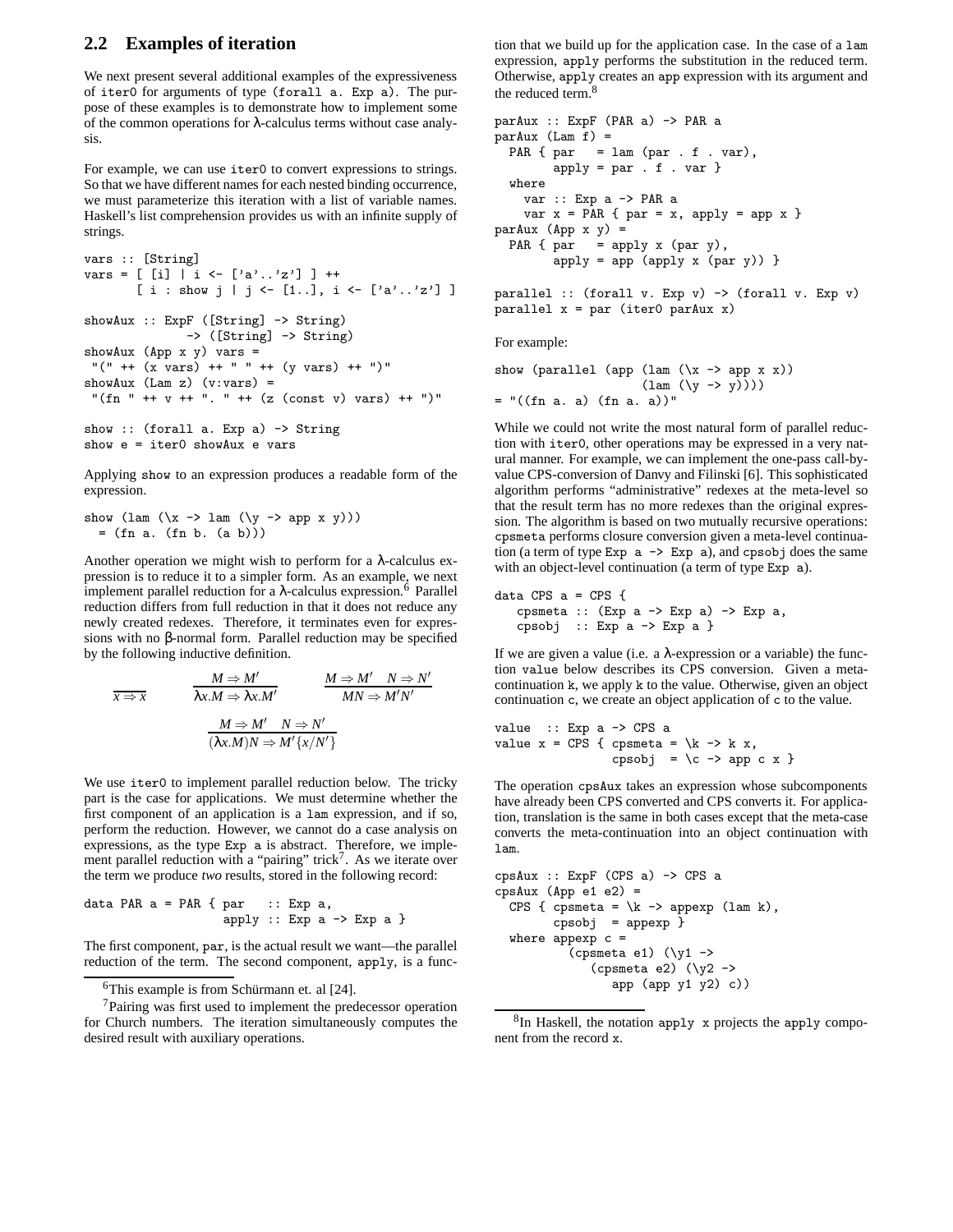```
type Rec f a = (f a \rightarrow a) \rightarrow adata ExpF a = Lam (a \rightarrow a) | App a a
type Exp a = Rec ExpF a
roll :: ExpF (Exp a) \rightarrow Exp aroll x =
  \f -> f (fst (xmapExpF (cata f, place)) x)
place :: a -> Exp a
place x = \{f \rightarrow xlam :: (Exp a -> Exp a) -> Exp a
lam x = roll (Lam x)app :: Exp a -> Exp a -> Exp a
app y = rol1 (App y = z)
xmapExpF :: (a \rightarrow b, b \rightarrow a)\rightarrow (ExpF a \rightarrow ExpF b, ExpF b \rightarrow ExpF a)
xmapExpF (f,g) = (\xrightarrow{x} \neg case x of
                           Lam x \rightarrow Lam (f \cdot x \cdot g)App y \, z \rightarrow App (f y) (f z),
                    \overline{x} -> case x of
                          Lam x \rightarrow Lam (g \cdot x \cdot f)App y z \rightarrow App (g \, y) (g \, z)cata :: (ExpF a -> a) -> Exp a -> a
cata f \times = x fiter0 :: (ExpF a \rightarrow a) \rightarrow (for all b. Exp b) \rightarrow aiter0 = cata
```


For functions, we use value, but we must transform the function to bind both the original and continuation arguments and transform the body of the function to use this object continuation. The outer lam binds the original argument. We use value for this argument in f and cpsobj yields a body expecting an object continuation that the inner lam converts to an expression.

```
cpsAux (Lam f) =
 value (lam (lam . cpsobj . f . value))
```
Finally, we start cps with iter0 by abstracting an arbitrary dynamic context a and transforming the argument with respect to that context.

```
cps :: (forall a. Exp a) -> (forall a. Exp a)
cps x = \text{lam} (\a -)cpsmeta (iter0 cpsAux x) (\m - > app a m))
show (cps (\tan (\x + x)))
= "(fn a. (a (fn b. (fn c. ((b b) c)))))"
```
Above, a is the initial continuation, b is the argument x, and c is the continuation for the function.

## **3 Encoding iteration in** F<sup>ω</sup>

In the previous section, we implemented iter as a recursive function and used a recursive type, Rec, to define Exp. To prevent case analysis, we hid this definition of Rec behind a module boundary. However, this module abstraction and is not the only way to prevent case analysis. Furthermore, term and type recursion is not necessary to implement this datatype. We may define iter and Rec in the fragment of Haskell that corresponds to  $F_{\omega}$  [10] so that iteration is the only elimination form for Rec. This implementation appears in Figure 4.

The encoding is similar to the encoding of covariant datatypes in the polymorphic  $\lambda$ -calculus [3] (or to the encoding of Church numerals). We encode an expression of type Exp a as its elimination form. For example, something of type Exp a should take an elimination function of type ( $ExpF$  a  $\rightarrow$  a) and return an a. To implement cata we apply the expression to the elimination function.

To create an expression, roll must encode this elimination. Therefore, roll returns a function that applies its argument f (the elimination function) to the result of iterating over x. Again, to use xmap we need a right inverse for cata f. The term place in Figure 4 is an expression that when analyzed returns its argument. We can show that place is a right inverse by expanding the above definitions:

```
cata f . place = (\x \rightarrow x \text{ data f } (place x))= (\x \rightarrow (place x) f)
                          = (\x \rightarrow (\x \vee y \rightarrow x) f))= (\xrightarrow x \rightarrow x)
```
### **3.1 Reasoning about iteration**

There are powerful tools for reasoning about programs written in the polymorphic λ-calculus. For example, we know that all programs that are written in  $F_{\omega}$  will terminate. Therefore, we can argue that the examples of the previous section are total on all inputs that may be expressed in the polymorphic  $\lambda$ -calculus, such as app (lam  $(\xrightarrow x)(\tan (\xrightarrow x)$ ) (lam  $(\xrightarrow x)$ ). Unfortunately, we cannot argue that these examples are total for arbitrary Haskell terms. For example, calling any of these routines on (lam (let  $f \times = f \times in f$ ) will certainly diverge. Furthermore, even if the arguments to iteration are written in  $F_{\omega}$ , if the operation itself uses type or term recursion, then it could still diverge. For example, using the recursive datatype Value from Section 2, we can implement the untyped λ-calculus evaluator with iter0.

Parametricity is another way to reason about programs written in  $F_{\omega}$ . As awkward as they may be, one of the advantages to programming with catamorphisms instead of general recursion is that we may reason about our programs using algebraic laws that follow from parametricity. While the following laws only hold for  $F_{\omega}$ , we may be able to prove some form of them for Haskell using techniques developed by Johann [12].

Using parametricity, we can derive a *free theorem* [28] about expressions of type (forall a. (b  $a \rightarrow a$ )  $\rightarrow a$ ). If x has this type, then

f .  $f' = id$  and f .  $g = h$  . fst  $(xmap|b|(f,f'))$  => f  $(x g) = x h$ 

The equivalence in this theorem is equivalence in some parametric model of  $F$ <sub>ω</sub>, such as the term model with βη-equivalence. Using the free theorem, we can prove a number of properties about iteration. First, we can show that iterating roll is an identity function, that iter0 roll = id. Using this result we can show the *uniqueness property* for iter, which describes when a function is equal to an application of iter. It resembles an "induction principle" for iter0.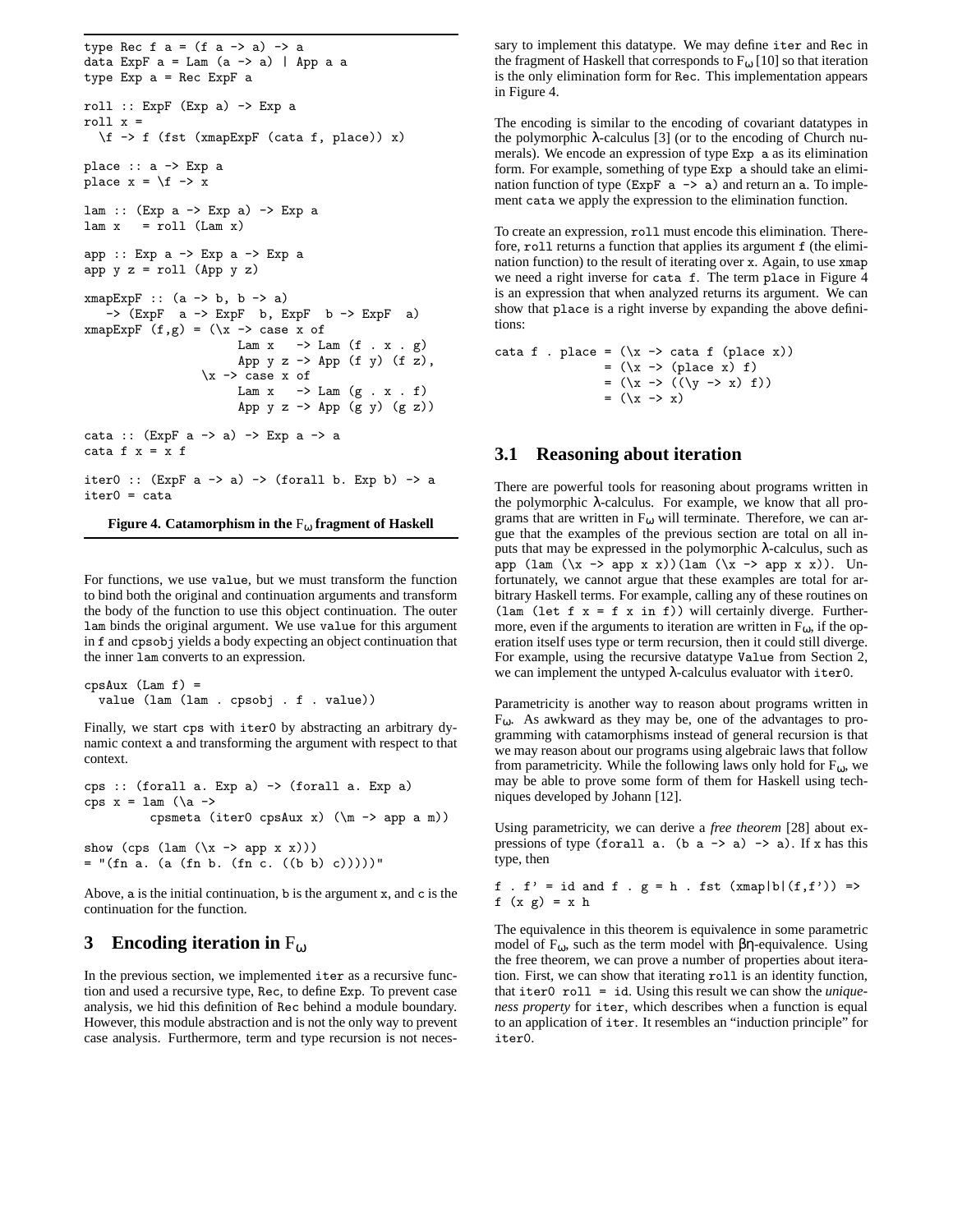f .  $f' = id$  and  $f$  .  $roll = h$  .  $fst$   $(xmap|b|(f,f'))$  $\leftarrow$  > f = iter0 h

The <= direction follows directly from the implementation of iter0 and roll. The => direction follows from the free theorem.

Finally, the *fusion law* can be used to combine the composition of a function f and an iteration into one iteration. This law follows directly from the free theorem.

f . f' = id and f . g = h . fst(xmap|b|(f,f')) => f . iter0 g = iter0 h

However, there is an important property about this encoding of the λ-calculus that we have not proven. *Adequacy* states that if a Fω term is of type forall a. Exp a and is in canonical form, then it should be the encoding of the canonical form of some  $\lambda$ -calculus expression. In other words, there is no extra "junk" in the type forall a. Exp a, such as badcase. As a first step towards proving this result, we next show how this  $F_{\omega}$  library can encode a language with iteration over HOAS that itself adequately embeds the λ-calculus.

#### **4 Enforcing parametricity with modal types**

In the next section, we formally describe the connection between the interface we have provided for iteration over higher-order abstract syntax and the modal calculus of Schürmann, Despeyroux and Pfenning (SDP) [24]. We do so by using this library to give a sound and complete embedding of the SDP calculus into  $F_{\omega}$ . First, we provide a brief overview of the static and dynamic semantics of this calculus. The syntax of the SDP calculus is shown in Figure 5.

The SDP calculus enforces the parametricity of function spaces with modal types. Modal necessity in logic is used to indicate those propositions that are true in all worlds. Consequently, these propositions can make use of only those assumptions that are also true in all worlds. In Pfenning and Davies' [20] interpretation of modal necessity, necessarily true propositions correspond to those formulae that can be shown to be valid. Validity is defined as derivable with respect to only assumptions that themselves are valid assumptions. As such, the typing judgments have two environments (also called contexts), one for valid assumptions,  $\Omega$ , and one for "local" assumptions, ϒ. The terms corresponding to the introduction and elimination forms for modal necessity are **box** and **let box**. We give them the following typing rules:

$$
\frac{\Omega; \varnothing \vdash M : A}{\Omega; \Upsilon \vdash \mathbf{box} M : \Box A}
$$

$$
\frac{\Omega; \Upsilon \vdash M_1 : \Box A_1 \quad \Omega \uplus \{x : A_1\}; \Upsilon \vdash M_2 : A_2}{\Omega; \Upsilon \vdash \mathbf{let box} x : A_1 = M_1 \mathbf{in} M_2 : A_2}
$$

A **box**ed term, *M*, has type  $\Box A$  only if it has type *A* with respect to the valid assumptions in  $\Omega$ , and no assumptions in local environment. The **let box** elimination construct allows for the introduction of valid assumptions into  $\Omega$ , binding the contents of the boxed term  $M_1$  in the body  $M_2$ . This binding is allowed because the contents of **box**ed terms are well-typed themselves with only valid assumptions. Another way to think about modal necessity is that terms with boxed type are "closed" and do not contain any free variables, except those that are bound to closed terms themselves.

Operationally, **box**ed terms behave like suspensions, while **let box** substitutes the contents of a **box**ed term for the bound variable. Because the operational semantics is defined simultaneously with con-

| ( <i>Pure Types</i> )<br>(Types)<br>(Terms)                                                                     | $B ::= b   1   B_1 \rightarrow B_2   B_1 \times B_2$<br>$A ::= B   A_1 \rightarrow A_2   A_1 \times A_2   \square A$<br>$M ::= x   c   \langle \rangle   \lambda x : A.M   M_1M_2  $<br>$\mathbf{box} M \mid \mathbf{let} \mathbf{box} x : A = M_1 \mathbf{in} M_2 \mid$                                                   |  |  |
|-----------------------------------------------------------------------------------------------------------------|----------------------------------------------------------------------------------------------------------------------------------------------------------------------------------------------------------------------------------------------------------------------------------------------------------------------------|--|--|
|                                                                                                                 | $\langle M_1, M_2 \rangle$   fst $M$   snd $M$  <br>iter $A_1, A_2$ $\Theta$ <i>M</i>                                                                                                                                                                                                                                      |  |  |
| (Term Replacement)<br>( <i>Pure Environment</i> )<br>(Valid Environment)<br>(Local Environment)<br>(Signatures) | $\Theta ::= \emptyset   \Theta \oplus \{x \mapsto M\}   \Theta \oplus \{c \mapsto M\}$<br>$\Psi ::= \emptyset   \Psi \uplus \{x : B\}$<br>$\Omega ::= \varnothing   \Omega \boxplus \{x:A\}$<br>$\Upsilon ::= \emptyset   \Upsilon \oplus \{x : A\}$<br>$\Sigma ::= \varnothing   \Sigma \boxplus \{c : B \rightarrow b\}$ |  |  |
| <b>Figure 5. Syntax of SDP calculus</b>                                                                         |                                                                                                                                                                                                                                                                                                                            |  |  |

version to canonical forms, it is parameterized by the environment Ψ that describes the types of free local variables appearing in the expression.

$$
\frac{\Psi \vdash M_1 \hookrightarrow \mathbf{box} M_1': \Box A_1 \quad \Psi \vdash M_2 \{M_1'/x\} \hookrightarrow V : A_2}{\Psi \vdash \mathbf{let\ box}\ x : A_1 = M_1 \mathbf{in} M_2 \hookrightarrow V : A_2}
$$

To enforce the separation between the iterative and parametric function spaces, the SDP calculus defines those types, *B*, that do not contain a  $\Box$  type to be "pure". Objects in the calculus with type  $\Box B$ , boxed pure types, can be examined intensionally using an iteration operator, while objects of arbitrary impure type, *A*, cannot. This forces functions of pure type,  $\lambda x : B_1 \cdot M : B_1 \rightarrow B_2$ , to be *parametric*. This is because the input, *x*, to such a function does not have a boxed pure type, and there is no way to convert it to one  $-x$ will not be free inside of a **box**ed expression in *M*. Consequently, the functions of pure type may only treat their inputs extensionally, making them parametric.

The language is parameterized by a constant type *b* and a *signature*, Σ, of *data constructor constants*, *c*, for that base type. Each of the constructors in this signature must be of type  $B \rightarrow b$ . Because *B* is a pure type, these constructors may only take *parametric* functions as arguments.

For example, consider a signature describing the untyped  $\lambda$ calculus,  $\Sigma = {\text{app} : b \times b \rightarrow b, \text{lam} : (b \rightarrow b) \rightarrow b}$ , where the constant type *b* corresponds to Exp. Using this signature, we can write a function to count the number of bound variables in an expression, as we did in Section 2.<sup>9</sup>

**counter** 
$$
\triangleq \lambda x : \square b
$$
.  
\n**iter**[ $\square b$ , **int**][{app  $\rightarrow \lambda y$ : **int**. $\lambda z$ : **int**. $y + z$ ,  
\n**lam**  $\rightarrow \lambda f$ : **int**  $\rightarrow$  **int**. $f$  1}]  $x$ 

The term **iter** intensionally examines the structure of the argument *x* and replaces each occurrence of **app** and **lam** with  $\lambda$ *y* : int. $\lambda$ *z* : int.*y* + *z* and  $\lambda$ *f* : int  $\rightarrow$  int.*f* 1 respectively.

The typing rule for **iter** is the following:

$$
\frac{\Omega; \Upsilon \vdash M : \Box B \quad \Omega; \Upsilon \vdash \Theta : A \langle \Sigma \rangle}{\Omega; \Upsilon \vdash \textbf{iter} [\Box B, A][\Theta] M : A \langle B \rangle}
$$

The argument to iteration, *M*, must have a pure closed type to be analyzable. Analysis proceeds via walking over *M* and using the

<sup>&</sup>lt;sup>9</sup>For simplicity, our formal presentation of SDP (in Figure 5) does not include integers. However, it is straightforward to extend this calculus to additional base types.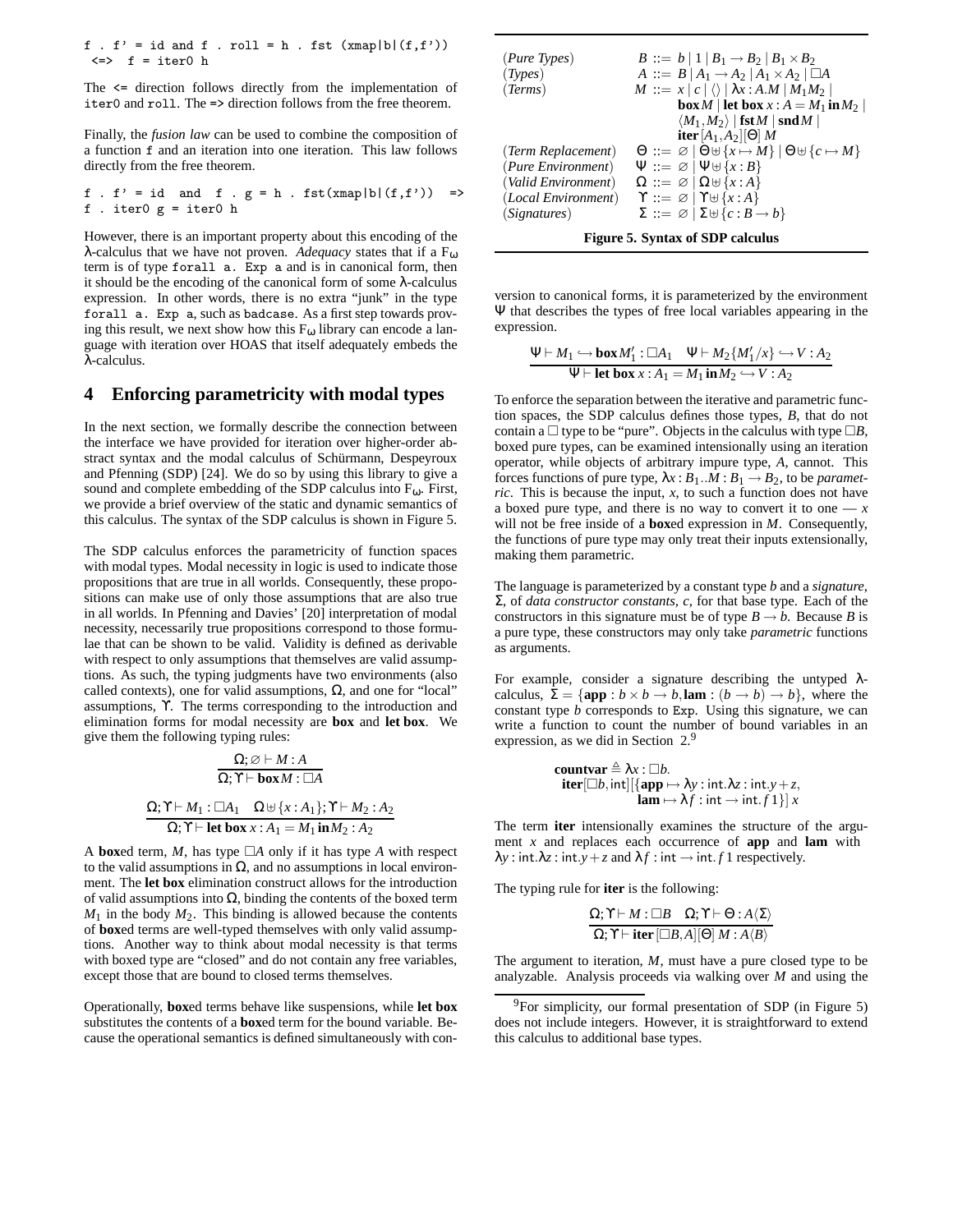*replacement* Θ, a finite map from constants to terms, to substitute for the constants in the term *M*. The type *A* is the type that will replace the base type *b* in the result of iteration. The notation  $A\langle B \rangle$ substitutes  $A$  for the constant  $b$  in the pure type  $B$ . Each term in the range of the replacements must also agree with replacing *b* with *A*. We verify this fact with the judgment  $\Omega$ ;  $\Upsilon \vdash \Theta : A\langle \Sigma \rangle$ , which requires that if  $Θ(c) = M_c$  and  $Σ(c) = B_c$ , then  $M_c$  must have type  $A\langle B_c \rangle$ .

Operationally, iteration in the SDP calculus works in the following fashion.

$$
\Psi \vdash M \hookrightarrow \mathbf{box} M': \Box B \n\varnothing \vdash M' \Uparrow V': B \n\Psi \vdash \langle A, \Psi, \Theta \rangle(V') \hookrightarrow V : A \langle B \rangle \n\Psi \vdash \mathbf{iter} [\Box B, A][\Theta] M \hookrightarrow V : A \langle B \rangle
$$

First, the argument to iteration *M* is evaluated,  $\Psi \vdash M \hookrightarrow \mathbf{box} M'$ :  $\Box B$ , producing a **box**ed object *M'*. *M'* is then evaluated to η-long canonical form via  $\varnothing \vdash M' \Uparrow V' : B$ . Next we perform elimination of that canonical form,  $\langle A, \Psi, \Theta \rangle (V')$ , walking over *V'* and using  $\Theta$ to replace the occurrences of constants. Finally, we evaluate that result,  $\Psi \vdash \langle A, \Psi, \Theta \rangle(V') \hookrightarrow V : A \langle B \rangle$ .

In order to simplify the presentation of the encoding, we have made a few changes to the SDP calculus. First, while the language presented in this paper has only one pure base type *b*, the SDP calculus allows the signature  $\Sigma$  to contain arbitrarily many base types. However, the extension of the encoding to several base types is straightforward. Also, in order to make the constants of the pure language more closely resemble datatype constructors, we have forced them all to be of the form  $B \rightarrow b$  instead of any arbitrary pure type *B*. To facilitate this restriction, we add unit and pairing to the pure fragment of the calculus so that constructors may take any number of arguments.

# **5 Encoding SDP in** F<sup>ω</sup>

The terms that we defined in Section 3, roll and iter, correspond very closely to the constructors and iteration primitive of the SDP calculus. In this section, we strengthen this observation by showing how to encode all programs written in the SDP calculus into  $F_{\omega}$ using a variation of these terms.

There are two key ideas behind our encoding:

- We use type abstraction to ensure that the encoding of **box**ed objects obeys the closure property of the source language, and prevents variables from the local environment from appearing inside these terms. To do so, we parameterize our encoding by a type that represents the current world and maintain the invariant that all variables in the local environment mention the current world in their types. Because a term enclosed within a **box** must be well-typed in any world, when we encode a **box**ed term we use a fresh type variable to create an arbitrary world. We then encode the enclosed term with that new world and wrap the result with a type abstraction. As a consequence, the encoding of a data-structure within a **box** cannot contain free local variables because their types would mention that fresh type variable outside of the scope of the type abstraction.
- We encode constants in the source language as their elimination form with roll. Furthermore, we restrict the result of elimination to be of the type that is the world in which the term was encoded. However, the encoding of **box**ed expres-

sions quantifies over that world, allowing the resulting computations to be of arbitrary type.

The encoding of the SDP calculus can be broken into four primary pieces: the encodings for signatures, types, terms, and replacements. To simplify our presentation, we extend the target language with unit, void, products, and variants. The syntax of these terms appears in Figure 6. This extension does not weaken our results as there are well known encodings of these types into  $F_{\omega}$ . In the remainder of this section, we present the details of the encoding and describe the most interesting cases. The full specification of this encoding appears in Appendix B.

**Signatures.** The encoding of signatures in the SDP calculus, notated  $\tau\langle\Sigma\rangle$ , corresponds to generating the type constructor whose fixed point defines the recursive datatype. (For example, ExpF in Section 2.) The argument of the encoding, a specified world τ, corresponds to the argument of the type constructor.

For this encoding, we assume the aid of an injective function *L* that maps data constructors in the source language to distinct labels in the target language. We also need an operation called *parameterization*, notated  $\tau \langle B \rangle$  and defined in Appendix B.1. This operation parameterizes pure types in the source calculus with respect to a given world in the target language, and produces a type in the target language. Essentially,  $\tau \langle B \rangle$  "substitutes" the type  $\tau$  for the base type, *b*, in *B*.

We encode a signature as a variant. Each field corresponds to a constant  $c_i$  in the signature, with a label according to  $L$ , and a type that is the result of parameterizing the argument type of  $c_i$  with the provided type.

$$
\frac{\forall c_i \in \text{dom}(\Sigma) \quad \Sigma(c_i) = B_i \rightarrow b}{\tau(\Sigma) \triangleq \langle L(c_1) : \tau(B_1), \dots, L(c_n) : \tau(B_n) \rangle}
$$

We often use parameterization and the signature translation to build type constructors in the target language, so we define the following two abbreviations:

$$
B^*\triangleq\lambda\alpha: \star.\alpha\langle B\rangle \hspace{0.5cm} \Sigma^*\triangleq\lambda\alpha: \star.\alpha\langle\Sigma\rangle
$$

**Types.** As with the encoding of signatures, the encoding of types is parameterized by the worlds in which they occur. We write the judgment for encoding a type *A* in the source calculus in world τ as  $\Delta \vdash A \rhd_{\tau} \tau'$ . The environment  $\Delta$  tracks type variables allocated during the translation and allows us to chose variables that are not in scope. The two interesting cases for encoding types from the source calculus are those for the base type and for boxed types. The case for *b* corresponds to Rec ExpF a from Section 3. Therefore, we define the abbreviation Rec  $\Sigma^* \alpha \triangleq (\Sigma^* \alpha \rightarrow \alpha) \rightarrow \alpha$ , intuitively a fixed point of  $\Sigma^*$ , to the same idea of encoding a datatype as its elimination form.

$$
\overline{\Delta \vdash b \rhd_{\tau} \mathsf{Rec}\, \Sigma^{*}\, \tau}
$$

The rule for boxed types uses type abstraction to ensure the result is parametric with respect to its world. Naïvely, we might expect to use a fresh type variable as the new world and then encode the contents of the boxed type with that type variable. This encoding ensures that the type is parametric with respect to its world and then quantifies over the result.

$$
\frac{\alpha \notin \Delta \quad \Delta \uplus \{\alpha : \star\} \vdash A \rhd_{\alpha} \tau'}{\Delta \vdash \Box A \rhd_{\tau} \forall \alpha : \star. \tau'}
$$
 WRONG!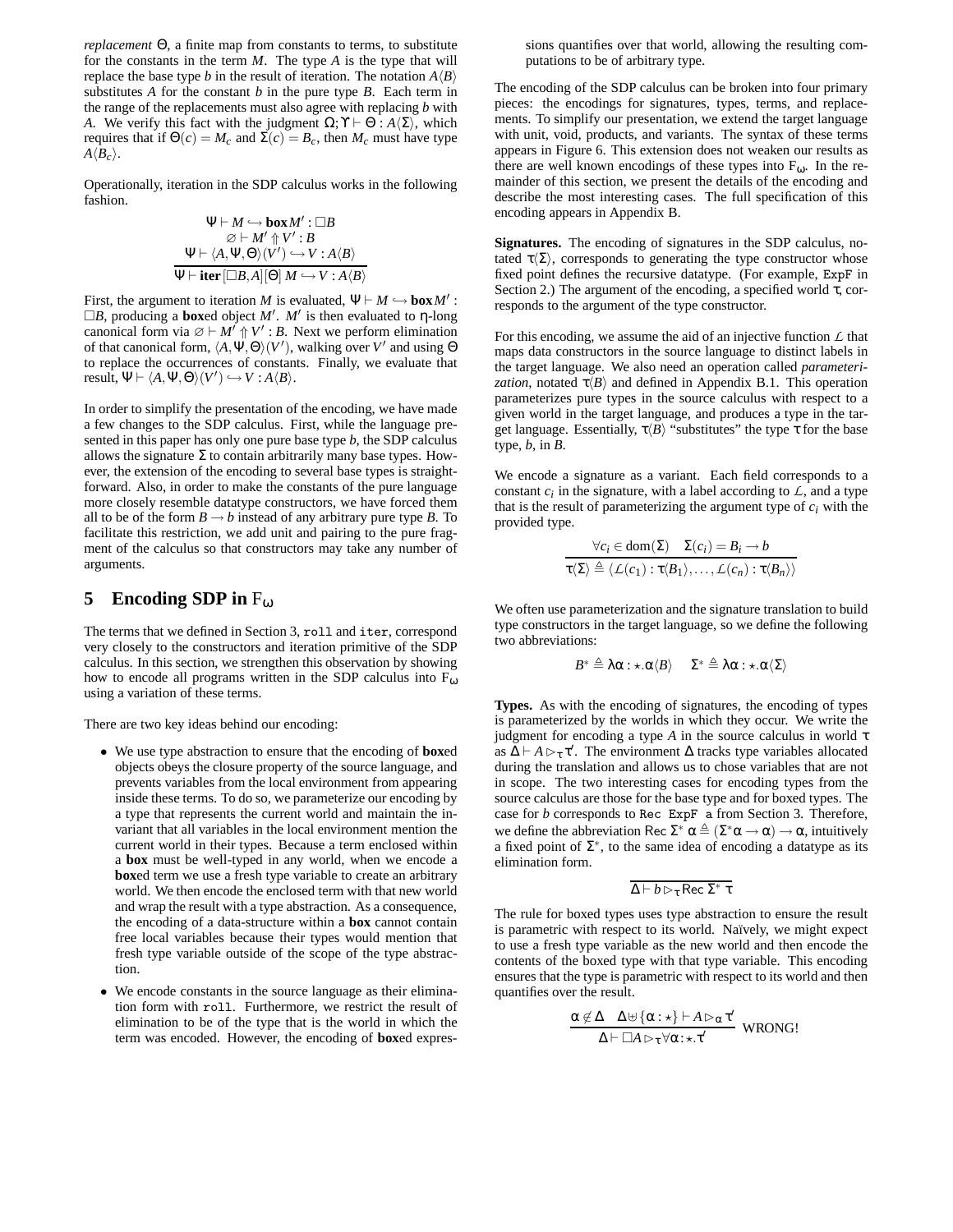(*Kinds*)<br>  $\kappa ::= \star \mid \kappa_1 \rightarrow \kappa_2$ <br>  $\tau ::= 1 \mid 0 \mid \alpha \mid \tau_1$  $\tau ::= 1 | 0 | \alpha | \tau_1 \rightarrow \tau_2 | \forall \alpha: \kappa.\tau | \tau_1 \times \tau_2 | \langle l_1: \tau_1, \ldots, l_n: \tau_n \rangle | \lambda \alpha: \kappa.\tau | \alpha | \tau_1 \tau_2$ (Terms)  $e ::= x | \langle \rangle | \lambda x : \tau.e | e_1 e_2 | \Lambda \alpha : \kappa.e | e[\tau] | \langle e_1, e_2 \rangle | \textbf{fste} | \textbf{snd } e | \textbf{inj}_l e \textbf{ot} \tau |$ case *e* of  $\text{inj}_{l_1} x_1 \text{ in } e_1 \dots \text{inj}_{l_n} x_n \text{ in } e_n$ (*Type Variable Environment*) ∆ ::= ∅ | ∆]{α : κ}  $(Term \, Environment)$   $\Gamma ::= \varnothing | \Gamma \oplus \{x : \tau\}$ **Figure 6. Syntax of** Fω **with unit, void, products, and variants**

However, with this encoding we violate the invariant that the types of all free local variables mention the current world, because the encoding does not involve  $\tau$ . Instead, we use the fresh type variable to create a new world from the current world and consider  $\alpha$ as a "world transformer". During the translation, a term will be encoded with a stack of world transformers, somewhat akin to stack of environments in the implicit formulation of modal types [7].

$$
\frac{\alpha \notin \Delta \quad \Delta \uplus \{\alpha : \star \rightarrow \star\} \vdash A \rhd_{\alpha \tau} \tau'}{\Delta \vdash \Box A \rhd_{\tau} \forall \alpha : \star \rightarrow \star . \tau'}
$$

The naïve translation of the unit type also forgets the current world. For this reason, we add a non-standard unit to  $F_{\omega}$  that is parameterized by the current world. In other words, the unit type 1 is of kind  $\star \rightarrow \star$  and the unit term  $\langle \rangle$  has type  $\forall \alpha:\star.1(\alpha)$ . Our type translation instantiates this type with the current world.

$$
\Delta \vdash 1 \rhd_{\tau} 1[\tau]
$$

The remaining types in the SDP language are encoded recursively in a straightforward manner. The complete rules can be found in Appendix B.3.

**Terms and replacements.** We encode the source term, *M*, with the judgment  $\Delta$ ;  $\Xi \vdash M \rhd_{\tau} e$ . In addition to the current world,  $\tau$ , and the set of allocated type variables, ∆, the encoding of terms is also parameterized by a set of term variables, Ξ. This set of variables allows the encoding to distinguish between variables that were bound with  $\lambda$  and those bound with **let box**. We will elaborate on why this set is necessary shortly.

Our encoding of **box**ed terms follows immediately from the encoding of **box**ed types. Here we encode the argument term with respect to a fresh world transformer applied to the present world and then wrap the result with a type abstraction.

$$
\frac{\alpha \notin \Delta \quad \Delta \uplus \{\alpha : \star \to \star\}; \Xi \vdash M \rhd_{\alpha \tau} e}{\Delta; \Xi \vdash \mathbf{box} M \rhd_{\tau} \Lambda \alpha : \star \to \star. e}
$$

We encode **let box** by converting it to an abstraction and application in the target language. However, one might note the discrepancy between the type of the variable we bind in the abstraction and the type we might naïvely expect.

$$
\Delta \vdash \Box A_1 \rhd_{\tau} \tau_1
$$
  
\n
$$
\Delta; \Xi \vdash M_1 \rhd_{\tau} e_1 \quad \Delta; \Xi \uplus \{x\} \vdash M_2 \rhd_{\tau} e_2
$$
  
\n
$$
\Delta; \Xi \vdash \textbf{let box } x : A_1 = M_1 \textbf{ in } M_2 \rhd_{\tau} (\lambda x : \tau_1 . e_2) e_1
$$

The type of  $x$  is  $A_1$  and so one might assume that the type of  $x$  in the target should be the encoding of  $A_1$  in the world τ. However, **let box** allows us to bind variables that are accessible in any world and using  $A_1$  encoded against  $\tau$  would allow the result to be used **cata** :  $\forall \alpha$  :  $\star$  . ( $\Sigma^* \alpha \rightarrow \alpha$ )  $\rightarrow$  (Rec  $\Sigma^* \alpha$ )  $\rightarrow \alpha$ **cata**  $\triangleq \Lambda \alpha : \star..\lambda f : (\Sigma^* \alpha \to \alpha).\lambda y : (\text{Rec } \Sigma^* \alpha).yf$ 

**place** :  $\forall \alpha$ : $\star \alpha \rightarrow \text{Rec} \ \Sigma^* \alpha$ **place**  $\triangleq \Lambda \alpha$ :  $\star$ . $\lambda x$  :  $\alpha$ . $\lambda f$  :  $(\Sigma^* \alpha \rightarrow \alpha)$ .*x* 

**xmap** $\{\|\tau\| : \forall \alpha : \star \forall \beta : \star \cdot (\alpha \rightarrow \beta \times \beta \rightarrow \alpha) \rightarrow$  $(\tau\alpha \rightarrow \tau\beta \times \tau\beta \rightarrow \tau\alpha)$ 

**openiter**  $\|\tau\|$  :  $\forall \alpha$  :  $\star$ . ( $\Sigma^* \alpha \to \alpha$ )  $\to \tau$  (Rec  $\Sigma^* \alpha$ )  $\to \tau \alpha$ **openiter**  $\{\!\{\tau\}\triangleq \Lambda \alpha : \star \Lambda f : \Sigma^* \alpha \to \alpha.$ **fst**  $(\mathbf{xmap} \{\{\tau\} | \mathsf{Rec}\ \Sigma^* \alpha\} | \alpha| \langle \mathbf{cata}[\alpha] f, \mathbf{place}[\alpha] \rangle)$ 

**iter** {| τ |} : ∀γ:  $\star$ . $\forall \alpha$ :  $\star$ . (Σ\*  $\alpha \rightarrow \alpha$ )  $\rightarrow$  $(\forall \beta : \star \rightarrow \star \cdot \tau(\text{Rec } \Sigma^* (\beta \gamma)) \rightarrow \tau \alpha$ **iter**  $\|\tau\| \triangleq \Lambda \gamma$ :  $\star \cdot \Lambda \alpha$ :  $\star \cdot \lambda f$  :  $\Sigma^* \alpha \rightarrow \alpha$ .  $\lambda \dot{x}$  : (∀β :  $\star$  →  $\star$  .τ(Rec Σ<sup>\*</sup> (βγ))).**openiter** {|τ|}[α] *f*(*x*[α])

**roll** :  $\forall \alpha$ :  $\star$ .Σ<sup>\*</sup> (Rec Σ<sup>\*</sup> α) → Rec Σ<sup>\*</sup> α **roll**  $\triangleq \Lambda \alpha$ :  $\star \lambda x$  :  $\Sigma^*$  (Rec  $\Sigma^* \alpha$ ).  $λf:Σ^*α → α.f$  (openiter { $[Σ^*$  } [α] *f x*) **Figure 7. Library routines**

only in the present world. Because the encoding of  $M_1$  will evaluate to a type abstraction, a term parametric in its world, we do not immediately unpack it by instantiating it with the current world. Instead we pass it as *x* and then, when *x* appears we instantiate it with the current world. Consequently, we use  $\Xi$  to keep track of variables bound by **let box**. When encoding variables, we check whether *x* occurs in  $\Xi$  and perform instantiations as necessary.

$$
\frac{x \notin \Xi}{\Delta; \Xi \vdash x \rhd_{\tau} x} \qquad \qquad \frac{x \in \Xi}{\Delta; \Xi \vdash x \rhd_{\tau} x [\lambda \alpha : \star. \tau]}
$$

If the variable is in  $\Xi$ , then it is applied to a world transformer that ignores its argument, and returns the present world. This essentially replaces the bottom of the world transformer stack captured by the type abstraction substituted for *x* with the world  $\tau$ . Doing so ensures that if we substitute the encoding of a **box**ed term into the encoding of another **box**ed term, the type correctness of the embedding is maintained by correctly propagating the enclosing world.

Figure 7 shows the types and definitions of the library routines used by the encoding. The only difference between it and Figure 4 is that **iter** abstracts the current world and requires that its argument be valid in any transformation of the current world. Again, we make use of the polytypic function **xmap** to lift **cata** to arbitrary type constructors . Because **xmap** is defined by the structure of a type constructor τ, we cannot directly define it as a term in  $F<sub>ω</sub>$ . Instead, we will think of **xmap**{|τ|} as macro that expands to the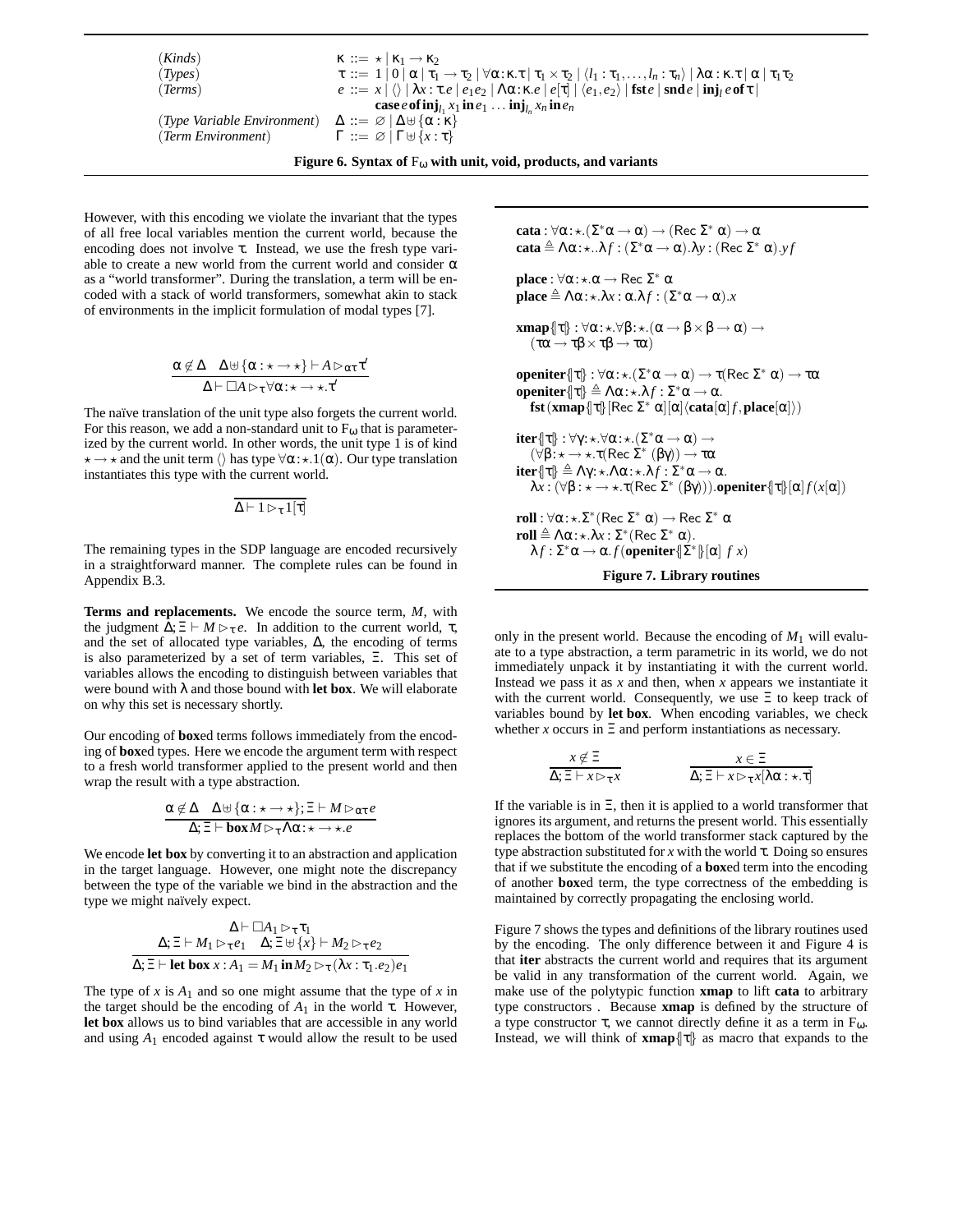mapping function for the type constructor  $\tau$ . (We use the notation {|·|} to distinguish between polytypic instantiation and parametric type instantiation.) This expansion is done according to the definition in Appendix A. We do not cover the implementation here, see Hinze [11] for details.

Encoding constants in the source calculus makes straightforward use of the library routine **roll**. We simply translate the constant into an abstraction that accepts a term that is the encoding of the argument of the constant, and then uses **roll** to transform the injection into the encoding of the base type, Rec  $\Sigma^*$  τ.

$$
\frac{\Sigma(c)=B\to b\quad \Delta\vdash B\vartriangleright_\tau\tau_B}{\Delta;\Xi\vdash c\vartriangleright_\tau\lambda\boldsymbol{x}:\tau_B.\textbf{roll}[\tau](\textbf{inj}_{\mathcal{L}(c)}\boldsymbol{x}~\textbf{of}\Sigma^*(\textbf{Rec}\,\Sigma^*\,\tau))}
$$

The encoding of iteration is similarly straightforward. We instantiate our polytypic function **iter** with a type constructor created from parameterizing *B*, and then apply it to the current world and the encodings of the intended result type *A*, the replacement term Θ and argument term *M*.

$$
\Delta \vdash A \rhd_{\tau} \tau_A \quad \Delta; \Xi \vdash \Theta \rhd_{\tau}^{\tau_A} e_{\Theta} \quad \Delta; \Xi \vdash M \rhd_{\tau} e_M \Delta; \Xi \vdash \textbf{iter} [\Box B, A][\Theta] M \rhd_{\tau} \textbf{iter} \{B^*\} [\tau][\tau_A] e_{\Theta} e_M
$$

The encoding of replacements Θ is uncomplicated and analogous to the encoding of signatures. We construct an abstraction that consumes an instance of an encoded signature, dispatching the variant using a **case** expression. In each branch, the encoding of the corresponding replacement is applied to the argument of the injection.

$$
\forall c_i \in \text{dom}(\Theta) \quad \Delta; \Xi \vdash \Theta(C_i) \rhd_{\tau} e_i
$$
\n
$$
\Delta; \Xi \vdash \Theta \rhd_{\tau}^{\tau_A} \lambda x : \Sigma^* \tau_A \text{.case } x \text{ of } \text{inj}_{\mathcal{L}(c_1)} y_1 \text{ in } (e_1 y_1)
$$
\n
$$
\dots
$$
\n
$$
\text{inj}_{\mathcal{L}(c_n)} y_n \text{ in } (e_n y_n)
$$

The encodings for the other terms in the source language are straightforward and appear in Appendix B.4. Now that we have defined all of our encoding for any closed term *M* in the SDP calculus, we put everything together to construct a term *e* in our target calculus using the initial judgment  $\emptyset$ ;  $\emptyset \vdash M \triangleright_0 e$ . We use the void type as the initial world to enforce the parametricity of unboxed constants.

#### **5.1 Properties of the encoding**

We have proven a number of desirable properties concerning this encoding. However, before we can state these properties, we must first define the relationship between the environments in the source and target calculi. These relations hold when all types from the local environment are encoded with the current world, and all types from the valid environment are first boxed then encoded with any world.

DEFINITION 5.1 (ENCODING TYPING ENVIRONMENTS). *We write*  $\Delta \vdash \Upsilon \rhd_{\tau} \Gamma_1$  *and*  $\Delta \vdash \Omega \rhd \Gamma_2$  *to mean that* 

$$
\forall x : A \in \Upsilon, x : \tau_A \in \Gamma_1 \quad when \ \Delta \vdash A \rhd_{\tau} \tau_A
$$
  

$$
\forall x : A \in \Omega, x : \tau_A \in \Gamma_2 \quad when \ there \ exists \ \Delta \vdash \tau' \ such \ that
$$
  

$$
\Delta \vdash \Box A \rhd_{\tau'} \tau_A
$$

The relation for valid environments above is not parameterized by the current world. A single valid environment may be encoded as many different target environments, depending on what worlds are chosen for each type in the environment. However, in some sense the encodings are equivalent. If the translation of *M* type checks with one encoding of  $\Omega$ , it will type check with any other encoding of Ω.

The encoding is type preserving. If we encode a well-typed term *M*, the resulting term will be well-typed under the appropriately translated environment. Furthermore, the converse is also true. If the encoding of a term  $M$  is well-typed in the target language, then *M* must have been well-typed in the source. This means that the target language preserves the abstractions of the source language.

THEOREM 5.2 (STATIC CORRECTNESS). Assume  $\Delta \vdash \tau$  and  $\Delta \vdash \Upsilon \rhd_{\tau} \Gamma_1$  *and*  $\Delta \vdash \Omega \rhd \Gamma_2$ .

*I.* If 
$$
\Delta
$$
; dom( $\Omega$ )  $\vdash M \rhd_{\tau} e$  then  
\n $\Omega$ ;  $\Gamma \vdash M : A$  and  $\Delta \vdash A \rhd_{\tau} \tau_A \Leftrightarrow \Delta$ ;  $\Gamma_1 \uplus \Gamma_2 \vdash e : \tau_A$ 

2. If 
$$
\Delta
$$
; dom( $\Omega$ )  $\vdash \Theta \rhd_{\tau}^{\tau_A} e_{\theta}$  then

$$
\Omega;\Upsilon\vdash\Theta:A\langle\Sigma\rangle\ and\ \Delta\vdash A\mathbin{\vartriangleright}_{\tau}\tau_A\ \Leftrightarrow\ \Delta;\Gamma_1\uplus\Gamma_2\vdash e_\theta:\tau_A\langle\Sigma\rangle\to\tau_A
$$

PROOF. By mutual induction over the translation of terms  $(\Delta; dom(\Omega) \vdash M \rhd_{\tau} e)$  and of replacements  $(\Delta; dom(\Omega) \vdash \Theta \rhd_{\tau}^{\tau_A} e_{\theta}).$ 

Furthermore, source evaluation and canonicalization is the same as βη-equivalence in the target calculus.

THEOREM 5.3 (DYNAMIC CORRECTNESS). *If*  $\emptyset$ ;  $\Psi \vdash M : A$  $\alpha$   $\alpha$ ;  $\Psi \vdash M \rhd_{\tau} e$  *and*  $\varnothing$ ;  $\Psi \vdash V \rhd_{\tau} e'$  *and*  $\varnothing \vdash A \rhd_{\tau} \tau_A$  *and*  $\varnothing; \Xi \vdash \varnothing; \Psi \triangleright_{\tau} \Gamma$  then

$$
I. \ \Psi \vdash M \hookrightarrow V : A \ \Leftrightarrow \ \varnothing; \Gamma \vdash e \equiv_{\beta\eta} e' : \tau_A.
$$

2.  $\Psi \vdash M \Uparrow V : A \Leftrightarrow \varnothing; \Gamma \vdash e \equiv_{\beta\eta} e' : \tau_A$ .

PROOF. The forward direction follows by simultaneous induction on the evaluation of *M* ( $\Psi \vdash M \hookrightarrow V : A$ ) and the conversion of *M* to canonical form  $(\Psi \vdash M \Uparrow V : A)$ . The reverse direction follows from the forward direction and from the fact that evaluation in the SDP calculus is deterministic and total.  $\Box$ 

#### **6 Future work**

Although we have shown a very close connection between SDP and its encoding in  $F_{\omega}$ , we have not shown that this encoding is adequate. We would like to show that if  $\tau$  is the image of an SDP type, then all terms of type τ are equivalent to the encoding of some SDP term. In other words, there is no extra "junk" of type τ. Showing this result would also show that encoding the  $\lambda$ -calculus with **app** and **lam** is adequate, because the SDP calculus can already adequately encode the λ-calculus.

Alternatively, we could try to show adequacy with respect to the  $\lambda$ calculus directly using a different method. It may also be possible to do so for the simpler encoding of modal types, informally presented in the first part of the paper, that uses first-order quantification and discards the current world. Whereas this simpler encoding allows the translation of some terms that are rejected by the SDP calculus to type check (for example,  $\lambda x : Db$ . **box** *x*), it may still be adequate for encoding the untyped λ-calculus.

One important extension of this work is the case operator. Because there are limitations to what may be defined with iter, the SDP calculus also includes a construct for case analysis of closed terms.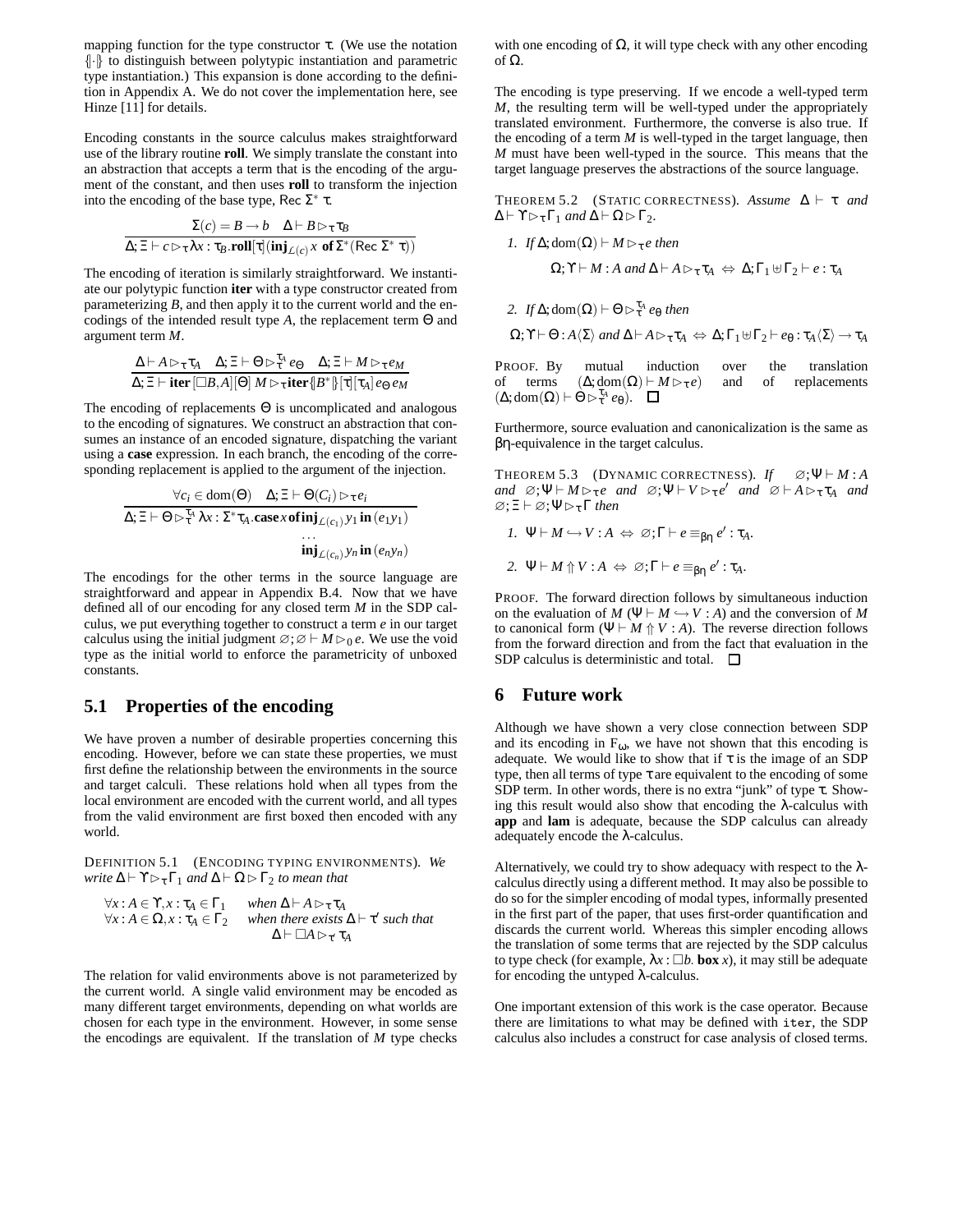However, we have not yet found an obvious correspondence for case in our encoding.

Another further area of investigation is into the dual operation to iter, the anamorphism over datatypes with embedded functions. An implementation of this operation, called coiter, is below. The coiter term is an anamorphism—it generates a recursive data structure from an initial seed.

```
data Dia f a = \text{In} (f (Dia f a), a)
coroll :: Dia f a -> f (Dia f a)
coroll (In x) = fst xcoplace :: Dia f a -> a
coplace (In x) = snd xcoiter0 :: (a \rightarrow f a) \rightarrow a \rightarrow (exists a. Dia f a)coiter0 \notin b =In (snd (xmap (coplace, coiter0 g) (g b)), b)
```
Instead of embedding the recursive type in a sum, we embed it in a product. The two selectors from this product have the dual types to roll and place. In the definition of coiter0 we use coplace as the inverse where we would have used cata in the definition of ana. A term of type (exists a. Dia b a) corresponds to the possibility type  $(\diamond b)$  in a modal calculus. However, while a general anamorphism is an inverse of a catamorphism, coiter is not an inverse to iter. In fact, iter cannot consume what coiter produces, giving doubts to its practical use. (On the other hand, ana itself has seen little practical use for datatypes with embedded functions.) From a logical point of view, this restriction makes sense. Combining anamorphisms and catamorphisms (even for datatypes without embedded functions) leads to general recursion.

# **7 Related work**

The technique we present, using polymorphism to enforce parametricity, has appeared under various guises in the literature. For example, Shao et al. [27] use this technique (one level up) to implement type-level intensional analysis of recursive types. They use higher-order abstract syntax to the represent recursive types and remark that the kind of this type constructor requires a parametric function as its argument. However, they do not make a connection with modal type systems, nor do they extend their type-level iteration operator to higher kinds. Xi et al. [31] remark on the correspondence between HOAS terms with the place operator (which they call *HOASvar*) and closed terms of Mini-ML $\int_{e}^{\square}$  but do not investigate the relationship or any form of iteration.

While higher-order abstract syntax has an attractive simplicity, the difficulties programming and reasoning about structures encoded with this technique have motivated research into language extensions for working with higher-order abstract syntax or alternative approaches altogether. Dale Miller developed a small language called  $\text{ML}_{\lambda}$  [17] that introduces a type constructor for terms formed by abstracting out a parameter. These types can be thought of as function types that can be intensionally analyzed through pattern matching. Pitts and Gabbay built on the theory of FM-sets to design a language called FreshML [23] that allows for the manipulation and abstraction of fresh "names". Nanevski [18] combines fresh names with modal necessity to allow for the construction of more efficient residual terms, while still retaining the ability to evaluate them at runtime. The Delphin Project [25] by Schürmann et al. develops a functional language for manipulating datatypes that are terms in the LF logical framework. Because higher-order abstract

syntax is the primary representation technique in LF, Delphin provides operations for matching over higher-order LF terms in regular worlds. The SDP calculus uses modal necessity to restrict matching to closed worlds, so regular worlds provide additional flexibility without the difficulties of matching in an open world. The Hybrid [2] logical framework provides induction over higher-order abstract syntax by evaluation to de Bruijn terms, which provide straightforward induction.

There is a long history of encoding modality in logic, but only recently has the encoding of modal type systems been explored. Acar et al. [1] use modal types in a functional language that provides control over the use of memoization, and implement it as a library in SML. Because SML does not have modal types or first-class polymorphism, they use run-time checks to enforce the correct use of modality. Davies and Pfenning [7] presented, in passing, a simple encoding of the modal  $\lambda$ -calculus into the simply-typed  $\lambda$ -calculus that preserves only the dynamic semantics. Washburn expanded upon this encoding, showing that it bisimulates the source calculus [29].

# **8 Conclusion**

While other approaches to defining an induction operator over higher-order abstract syntax require type system extensions to ensure the parametricity of embedded function spaces, the approach that we present in this paper requires only type polymorphism. Because of this encoding, we are able to implement iteration operators for datatypes with embedded parametric functions directly in the Haskell language.

However, despite its simplicity, our approach is equivalent to previous work on induction operators for HOAS. We demonstrate this generality by showing how the modal calculus of Schüermann, Despeyroux and Pfenning may be embedded into  $F_{\omega}$  using this technique. In fact, the analogy of representing **box**ed terms with polymorphic terms makes semantic sense: a proposition with a boxed type is valid in all worlds and polymorphism makes that quantification explicit.

# **Acknowledgements**

We thank Margaret DeLap, Eijiro Sumi, Stephen Tse, Stephan Zdancewic and the anonymous ICFP reviewers for providing us with feedback concerning this paper.

# **9 References**

- [1] U. Acar, G. Blelloch, and R. Harper. Selective memoization. In *Thirtieth ACMSIGPLAN-SIGACT Symposium on Principles of Programming Languages*, New Orleans, LA, Jan. 2002.
- [2] S. Ambler, R. L. Crole, and A. Momigliano. Combining higer order abstract syntax with tactical theorem proving and (co)induction. In *Theorem Proving in Higher Order Logics, 15th International Conference, TPHOLs 2002, Hampton, VA, USA, August 20-23, 2002, Proceedings*, volume 2410 of *Lecture Notes in Computer Science*. Springer, 2002.
- [3] C. Böhm and A. Berarducci. Automatic synthesis of typed Λ-programs on term algebras. *Theoretical Computer Science*, 39:135–154, 1985.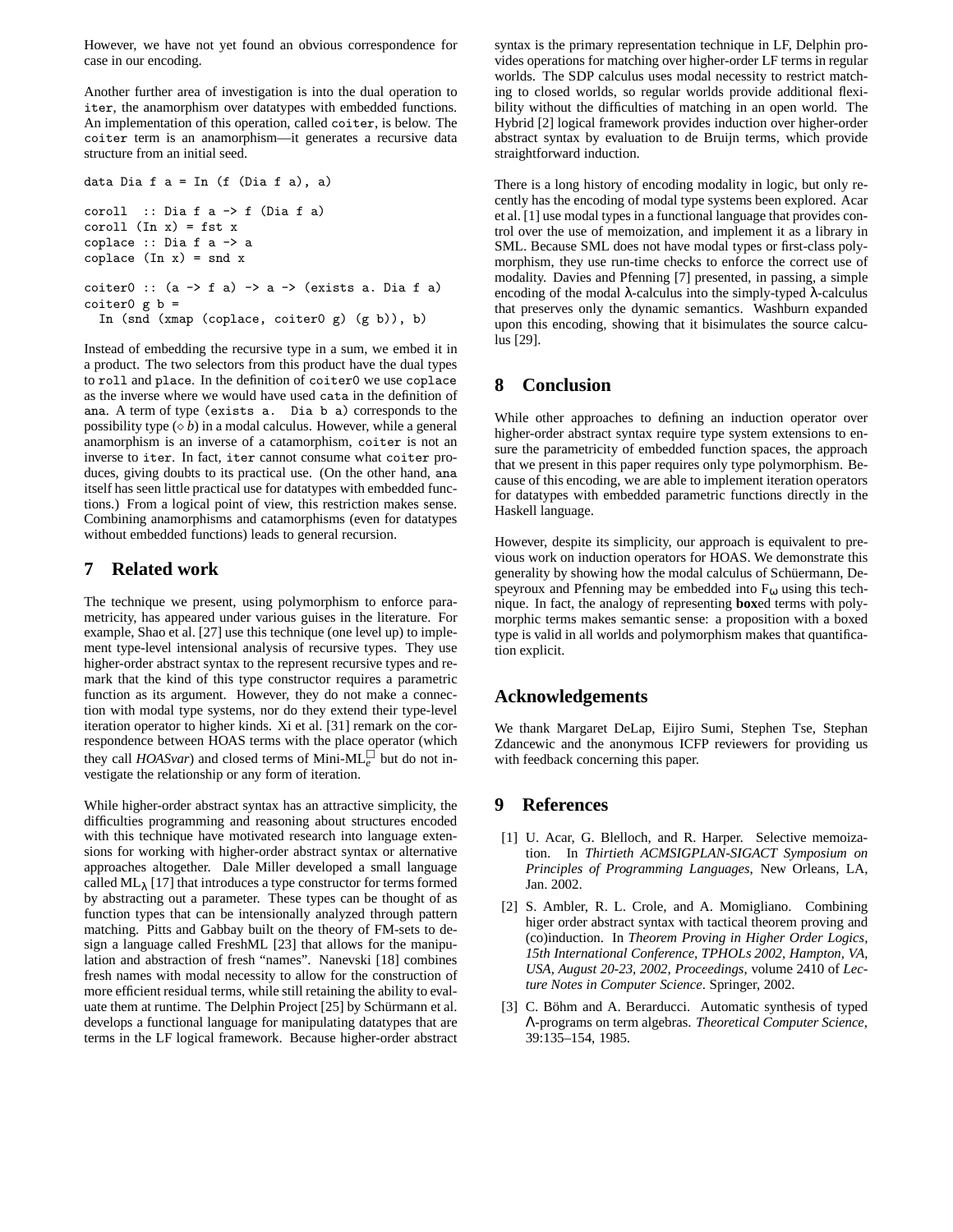- [4] A. Church. A formulation of the simple theory of types. *Journal of Symbolic Logic*, 5:56–68, 1940.
- [5] D. Clarke, R. Hinze, J. Jeuring, A. Löh, and J. de Wit. The Generic Haskell user's guide. Technical Report UU-CS-2001- 26, Utrecht University, 2001.
- [6] O. Danvy and A. Filinski. Representing control: a study of the CPS transformation. *Mathematical Structures in Computer Science*, 2(4):361–391, Dec. 1992.
- [7] R. Davies and F. Pfenning. A modal analysis of staged computation. *Journal of the ACM*, 48(3):555–604, May 2001.
- [8] J. Despeyroux and P. Leleu. Recursion over objects of functional type. *Mathematical Structures in Computer Science*, 11:555–572, 2001.
- [9] L. Fegaras and T. Sheard. Revisiting catamorphisms over datatypes with embedded functions (or, programs from outer space). In *Twenty-Third ACMSIGPLAN-SIGACT Symposium on Principles of Programming Languages*, pages 284–294, St. Petersburg Beach, FL,USA, 1996.
- [10] J.-Y. Girard. Une extension de l'interprétation de Gödel à l'analyse, et son application à l'élimination de coupures dans l'analyse et la théorie des types. In J. E. Fenstad, editor, *Proceedings of the Second Scandinavian Logic Symposium*, pages 63–92. North-Holland Publishing Co., 1971.
- [11] R. Hinze. Polytypic values possess polykinded types. *Science of Computer Programming*, 43(2–3):129–159, 2002. MPC Special Issue.
- [12] P. Johann. A generalization of short-cut fution and its correctness proof. *Higher-Order and Symbolic Computation*, 15:273–300, 2002.
- [13] M. P. Jones. A system of constructor classes: overloading and implicit higher-order polymorphism. *Journal of Functional Programming*, 5(1), Jan. 1995.
- [14] M. P. Jones. Type classes with functional dependencies. In *Proceedings of the 9th European Symposium on Programming, ESOP 2000, Berlin, Germany*, number 1782 in LNCS. Springer-Verlag, 2000.
- [15] E. Meijer, M. M. Fokkinga, and R. Paterson. Functional programming with bananas, lenses, envelopes and barbed wire. In *FPCA91: Conference on Functional Programming Languages and Computer Architecture*, pages 124–144, 1991.
- [16] E. Meijer and G. Hutton. Bananas in space: Extending fold and unfold to exponential types. In *FPCA95: Conference on Functional Programming Languages and Computer Architecture*, pages 324–333, La Jolla, CA, June 1995.
- [17] D. Miller. An extension to ML to handle bound variables in data structures: Preliminary report. In *Proceedings of the Logical Frameworks BRA Workshop*, May 1990.
- [18] A. Nanevski. Meta-programming with names and necessity. In *Proceedings of the seventh ACM SIGPLAN international conference on Functional programming*, pages 206– 217. ACM Press, 2002.
- [19] S. Peyton Jones, editor. *Haskell 98 Language and Libraries: The Revised Report*. Cambridge University Press, 2003.
- [20] F. Pfenning and R. Davies. A judgmental reconstruction of modal logic. *Mathematical Structures in Computer Science*, 11(4):511–540, Aug. 2001.
- [21] F. Pfenning and C. Elliott. Higher-order abstract syntax. In

*1988 ACM SIGPLAN Conference on Programming Language Design and Implementation*, pages 199–208, Atlanta, GA, USA, June 1988.

- [22] F. Pfenning and C. Schürmann. System description: Twelf—a meta-logical framework for deductive systems. In H. Ganzinger, editor, *Proceedings of the 16th International Conference on Automated Deduction (CADE-16)*, pages 202– 206, Trento, Italy, July 1999.
- [23] A. M. Pitts and M. Gabbay. A metalanguage for programming with bound names modulo renaming. In *Mathematics of Program Construction*, pages 230–255, 2000.
- [24] C. Schürmann, J. Despeyroux, and F. Pfenning. Primitive recursion for higher-order abstract syntax. *Theoretical Computer Science*, 266(1–2):1–58, Sept. 2001.
- [25] C. Schürmann, R. Fontana, and Y. Liao. Delphin: Functional programming with deductive systems. Available at http:// cs-www.cs.yale.edu/homes/carsten/, 2002.
- [26] E. Sumii and N. Kobayashi. A hybrid approach to online and offline partial evaluation. *Higher-Order and Symbolic Computation*, 14(2/3):101–142, 2001.
- [27] V. Trifonov, B. Saha, and Z. Shao. Fully reflexive intensional type analysis. In *Fifth ACM SIGPLAN International Conference on Functional Programming*, pages 82–93, Montreal, Sept. 2000.
- [28] P. Wadler. Theorems for free! In *FPCA89: Conference on Functional Programming Languages and Computer Architecture*, London, Sept. 1989.
- [29] G. Washburn. Modal typing for specifying run-time code generation. Available from http://www.cis.upenn.edu/  $\tilde{\mathsf{r}}$ geoffw/research/, 2001.
- [30] S. Weirich. Higher-order intensional type analysis in type-erasure semantics. Available from http://www.cis. upenn.edu/~sweirich/, 2003.
- [31] H. Xi, C. Chen, and G. Chen. Guarded recursive datatype constructors. In *Thirtieth ACMSIGPLAN-SIGACT Symposium on Principles of Programming Languages*, pages 224–235, New Orleans, LA, USA, Jan. 2003.

## **A Generic Haskell implementation of xmap**

```
type XMap {F*} t1 t2 = (t1 -> t2, t2 -> t1)
type XMap {[k \rightarrow 1]} t1 t2 = forall u1 u2.
  XMap {[k]} u1 u2 -> XMap {[l]}(t1 u1)(t2 u2)
```

```
xmap {| t :: k |} :: XMap {[k]} t t
xmap \{ | Unit | \} = (id,id)xmap {| :+: |} (xmapA1,xmapA2) (xmapB1,xmapB2) =
      (\x \rightarrow x \text{ case } x \text{ of})(Inl a) -> Inl (xmapA1 a)(Inv b) \rightarrow Inv (xmapB1 b),
        \langle x \rangle -> case x of
        (Ind a) -> Inl (xmapA2 a)(Inv b) \rightarrow Inv (xmapB2 b))xmap {| :*: |} (xmapA1,xmapA2) (xmapB1,xmapB2) =
      (\{a : * : b) \rightarrow (x \text{mapA1 a}) : *: (x \text{mapB1 b}),\(a :*: b) -> (xmapA2 a) :*: (xmapB2 b))
xmap {| (->) |} (xmapA1,xmapA2) (xmapB1,xmapB2) =
      (\forall f \rightarrow x \text{map} B1 \text{ . } f \text{ . } x \text{map} A2,\f -\n\rangle xmapB2 . f . xmapA1)
xmap \{ | Int | \} = (id, id)
```